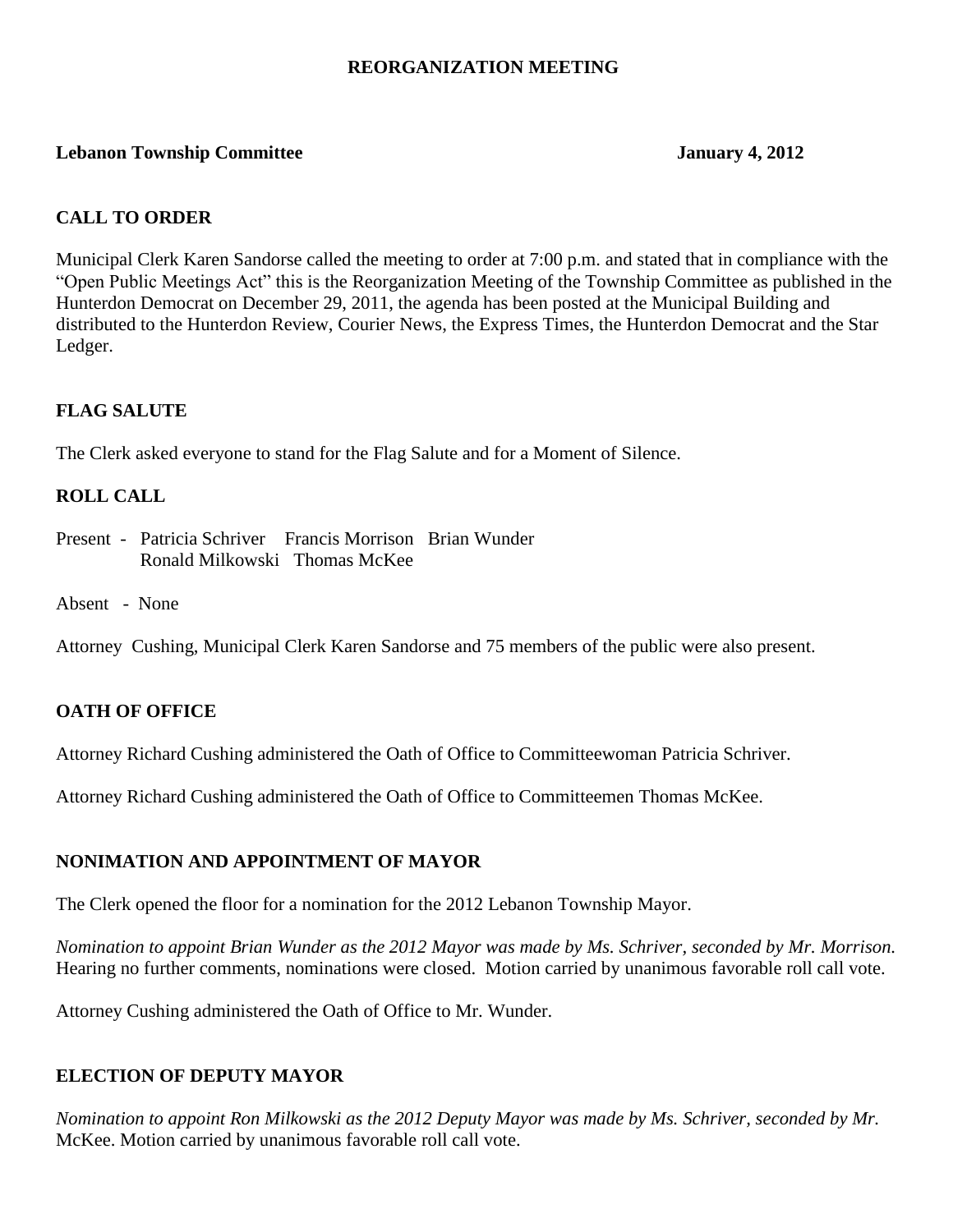LTCM REORGANIZATION MEETING 01/04/2012 PAGE 2 Attorney Cushing administered the Oath of Office to Mr. Milkowski.

## **MAYORAL STATEMENT**

Mayor Wunder welcomed everyone to the 2012 Re-organization meeting. Mayor Wunder thanked his friends and family for their support. He thanked his friends from the Rolling Thunder and as an honor to them he read their mission statement.

Mayor Wunder stated that he has received a lot of advice and he appreciated it. He stated that he likes to think outside the box and he's usually open to compromise. He hopes the committee can come together and not only listen to both side but also look for a third side. Some of the decisions that they do make do have some long term consequences. This is a five man Committee, the mayor is only a single vote and that's the way it should be. The Mayor also stated that to have conviction means it is not what you have done, but it is how you did it.

## **RESOLUTIONS**

*Motion by Ms. Schriver, seconded by Mr. Milkowski and carried by unanimous favorable roll call vote, the* Township Committee adopted the Resolutions No. 01-2012 to Resolution No. 04-2012 as written below.

## **Resolution No. 01-2011- Professional Services/Non-Fair and Open**

## RESOLUTION NO. 01-2012

## TOWNSHIP OF LEBANON COUNTY OF HUNTERDON RESOLUTION AUTHORIZING THE AWARD OF A NON-FAIR AND OPEN CONTRACT FOR LEBANON TOWNSHIP

WHEREAS, the Lebanon Township Committee has a need to acquire professional services as outlined below as a non-fair and open contract pursuant to the provisions of N.J.S.A. 19:44A-20.4 or 20.5 as appropriate; and

WHEREAS, the Lebanon Township CFO has determined and certified in writing that the value of the acquisition will exceed \$17,500; and

WHEREAS, the anticipated term of this contract is 1 year and may be extended as approved by the Lebanon Township Committee; and

WHEREAS, the following agencies have completed and submitted a Business Entity Disclosure Certification which certified that they have not made any reportable contributions to a political or candidate committee in the Township of Lebanon in the previous one year, and that the contract will prohibit the agency from making any portable contribution through the term of the contract; and

WHEREAS, sufficient funds are available in the 2012 Temporary Budget and will be made available in the 2011 Municipal Budget for the Township of Lebanon as required in – N.J.A.C. 5:30-5.4.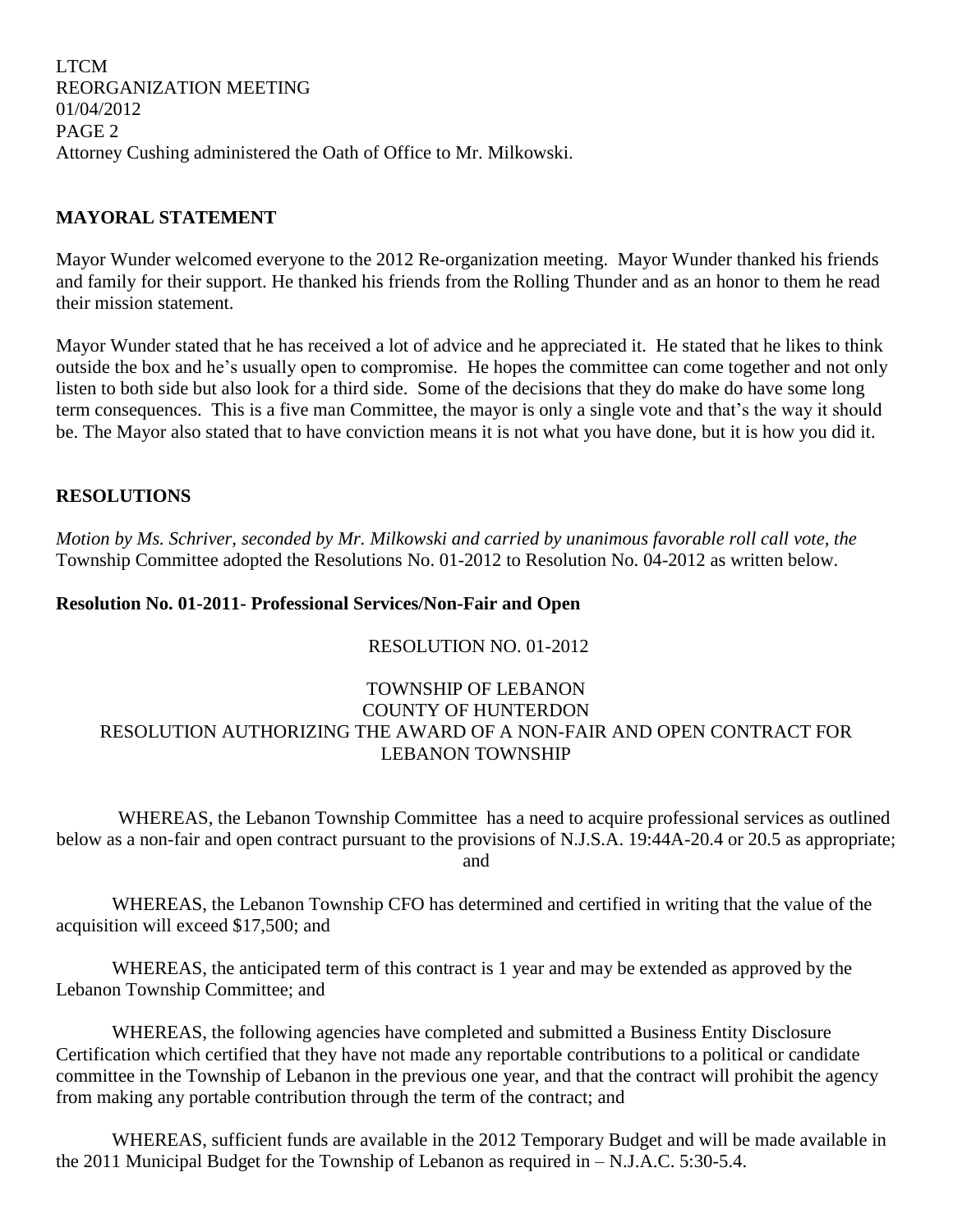NOW THEREFORE, BE IT RESOLVED that the Lebanon Township Committee of the Township of Lebanon, County of Hunterdon, State of New Jersey, as follows:

The Mayor and Municipal Clerk are hereby authorized and directed to executive contracts with the following person and firm for the year 2012:

- 1. Richard P. Cushing of Gebhardt & Kiefer is hereby appointed Lebanon Township Municipal Attorney for the year 2012.
- 3. Stephen Risse of Bayer-Risse Engineering is hereby appointed Lebanon Township Engineer for the year 2012.
- 4. Sanford N. Groendyke is hereby appointed the Lebanon Township Insurance Agent for the year 2012.
- 5, Michael P. Bolan, is hereby appointed the Lebanon Township Professional Planner for the year 2012.
- 6. Keith T. Chambers of Chambers Architecture, as Special Architect for the Township Garage Project during the 2012 year.
- 7. Darren Vogel is hereby appointed as Environmental Engineer/Licensed Site Remediation Professional for the 2012 year.

BE IT FURTHER RESOLVED that the Business Disclosure Entity Certification and the Determination of Value be placed on file with this resolution; and

BE IT FURTHER RESOLVED that notice of this action shall be printed in the January 11, 2012 issue of the Hunterdon Review.

## **Resolution No. 02-2012- Professional Services/Auditor**

TOWNSHIP OF LEBANON COUNTY OF HUNTERDON STATE OF NEW JERSEY RESOLUTION NO. 02-2012

## RESOLUTION AUTHORIZING THE AWARD OF A NON-FAIR AND OPEN CONTRACT FOR PROFESSIONAL SERVICES-MUNICIPAL AUDITOR

WHEREAS, the Township of Lebanon has a need to acquire a municipal Auditor as a non-fair and open contract pursuant to provisions of N.J.S.A. 19:44A-20.5; and,

WHEREAS, the Chief Financial Officer has determined and certified in writing that the value of the acquisition will exceed \$17,500; and,

WHEREAS, the anticipated term of this contract is one year; and,

WHEREAS, ARDITO & CO., LLP has submitted a proposal, indicating they will provide the auditor services for the anticipated fee of \$24,271; and,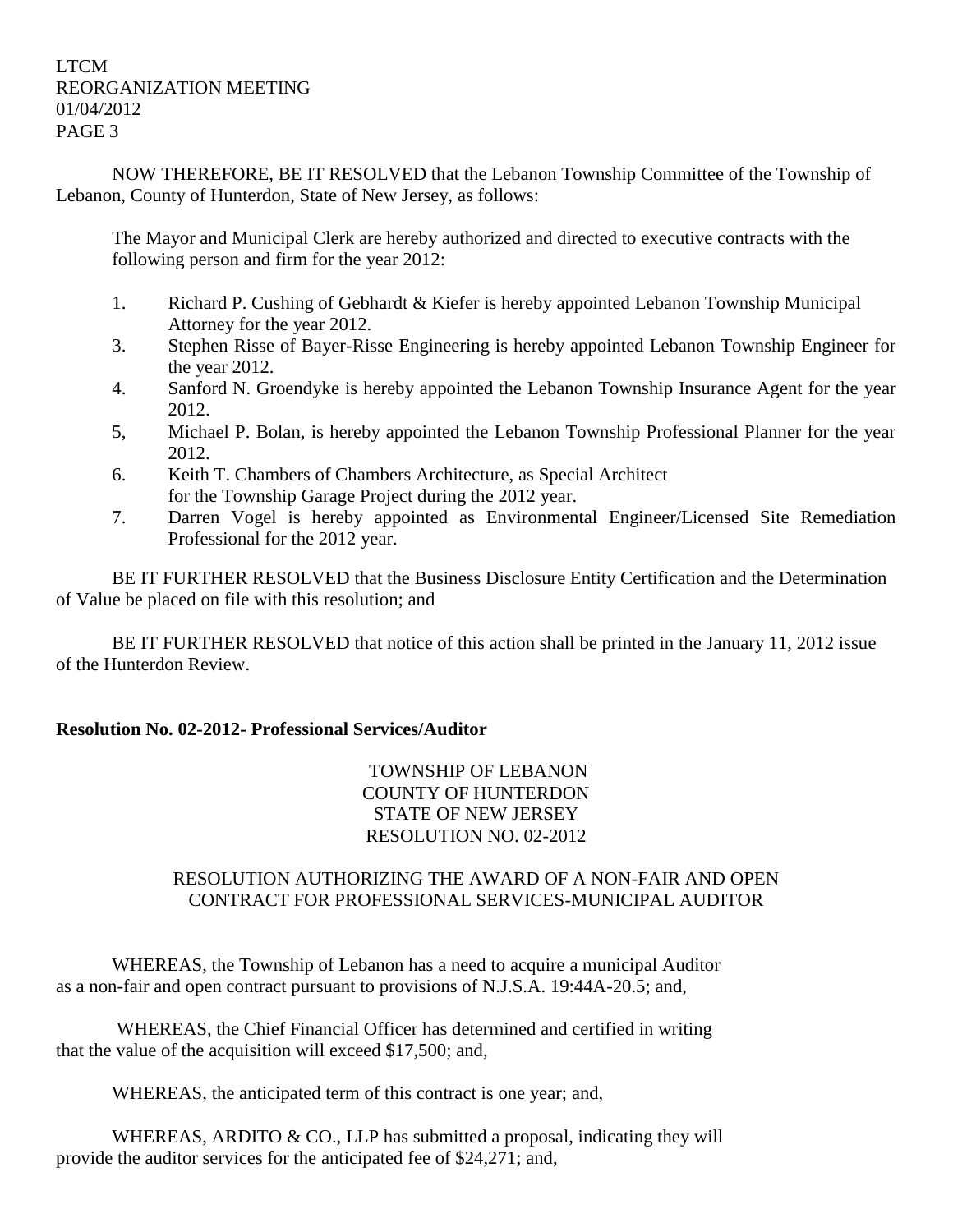WHEREAS, ARDITO & CO., LLP has completed and submitted a Business Entity Disclosure Certification which certified that ARDITO & CO., LLP has not made any reportable contributions to a political or candidate committee in the Township of Lebanon in the previous one year, and that the contract will prohibit ARDITO  $& CO$ . LLP from making any reportable contributions through the term of the contract; and,

WHEREAS, the required certificate for the availability of funds has been filed by the chief financial officer providing that legally appropriated balances are available to cover the amount of the contract as required by N.J.A.C. 5:30-14.5 and that fees for the aforementioned auditing and non-auditing services shall be made available by appropriate inclusion in either an annual municipal budget which includes current, revenue sharing and utility provisions, by budget amendments for Federal program spending or by inclusion in an appropriate bond ordinance.

NOW, THEREFORE BE IT RESOLVED, by the Township Committee of the Township of Lebanon, authorizes the Mayor and Clerk of the Township of Lebanon to enter into a contract with ARDITO AND CO., LLP as described herein as auditors on and in behalf of the Township of Lebanon for the year 2012; and,

BE IT FURTHER RESOLVED that the Business Disclosure Entity Certification and Determination of Value be placed on file with this resolution; and,

BE IT FURTHER RESOLVED that a notice of this action shall be printed once in a legally designated publication.

Political Contribution Disclosure. This contract has been awarded to Ardito & Co., LLP based on the merits and abilities of Ardito & Co., LLP to provide the goods and services as described herein. This contract was not awarded through a "fair and open" process pursuant to N.J.S.A. 19:44A-20.4 et seq. As such, the undersigned does hereby attest that Ardito & Co., LLP, its subsidiaries, assigns or principals controlling in excess of 10% of the company has neither made a contribution, that is reportable pursuant to the Election Law Enforcement Commission pursuant to N.J.S.A. 19:44A-8 or 19:44A-16 in the one (1) year period preceding the award of the contract that would, pursuant to P.L. 2004, c.19. affect its eligibility to perform this contract, nor will it make a reportable contribution during the term of the contract to any political party committee in the municipality if a member of that political party is serving in an elective public

office of that municipality when the contract is awarded, or to any candidate committee of any person serving in an elective public office of the municipality when the contract is awarded.

Exhibit "A" (Mandatory Affirmative Action Language), Exhibit "B" (Affirmative Action Plan/ Report Filing Information), Exhibit "C" (Business Registration Certificate), Exhibit "D" (Business Entity Disclosure Certification) and Exhibit "E" (Political Contributions Disclosure Certification) are attached to and made a part of this contract.

## **Resolution No. 03-2012- Professional Services**

**TOWNSHIP OF LEBANON COUNTY OF HUNTERDON STATE OF NEW JERSEY RESOLUTION NO. 03-2012**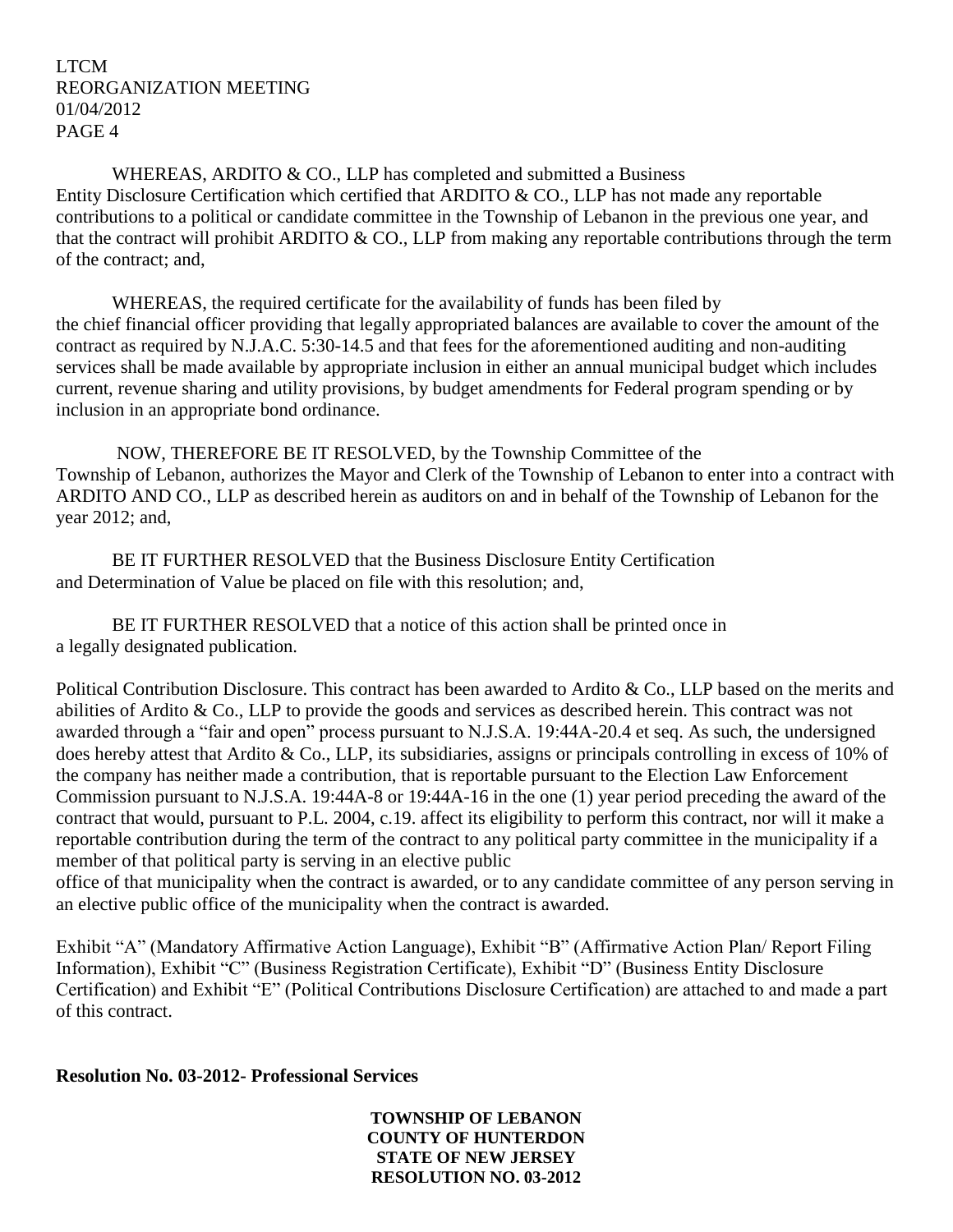#### **PROFESSIONAL SERVICE APPOINTMENTS**

WHEREAS, there exists a need for Attorneys, Engineers, and Professional Experts for the Township of Lebanon, and

WHEREAS, the Local Public Contracts Law (N.J.S. A. 40A:11-1 et seq.) required that the resolution authorizing the award of contracts for "Professional Services" without competitive bids must be publicly advertised; and

WHEREAS, the Mayor, Township Clerk and Chief Financial Officer are hereby authorized and directed to execute the agreements; and

WHEREAS sufficient funds are available in the 2012 Temporary Budget and will be made available in the 2010 Municipal Budget for the Township of Lebanon for such services.

NOW THEREFORE, BE IT RESOLVED by the Township Committee of the Township of Lebanon, in the County of Hunterdon, on this 4th day of January, 2012 as follows:

- 1. Martin Allen, is hereby appointed as Tax Appeal Attorney for the Township of Lebanon for the year 2012.
- 2. Thomas Mading is hereby appointed as Lebanon Township Public Defender for the year 2012.
- 3. Thomas Yager and Associates is hereby appointed Licensed Surveyors for the 2012 year.
- 4. Steve Rogut of Rogut McCarthy Troy, LLC, is hereby appointed as Bond Counsel for the Township of Lebanon for the year 2012.
- 5. Robert A. Ballard Jr., is hereby appointed Lebanon Township Prosecuting Attorney for the year 2012.

#### **Resolution No. 04-2012-Appointing a Risk Management Consultant**

## **TOWNSHIP OF LEBANON RESOLUTION 04-2012 STATEWIDE INSURANCE FUND**

#### **RESOLUTION APPOINTING RISK MANAGEMENT CONSULTANT**

**WHEREAS**, the Township of Lebanon (hereinafter "LOCAL UNIT") has joined the Statewide Insurance Fund (hereinafter "FUND"), a joint insurance fund as defined in N.J.S.A. 40A:10-36 *et seq*.; and

**WHEREAS**, the Bylaws require participating members to appoint a Risk Management Consultant, as those positions are defined in the Bylaws, if requested to do so by the FUND; and

**WHEREAS**, the FUND has requested its members to appoint individuals or entities to that position; and

**NOW, THEREFORE, BE IT RESOLVED** by the governing body of the Township of Lebanon, in the County of Hunterdon and State of New Jersey, as follows:

1. Township of Lebanon hereby appoints Groendyke Associates as its local Risk Management Consultant.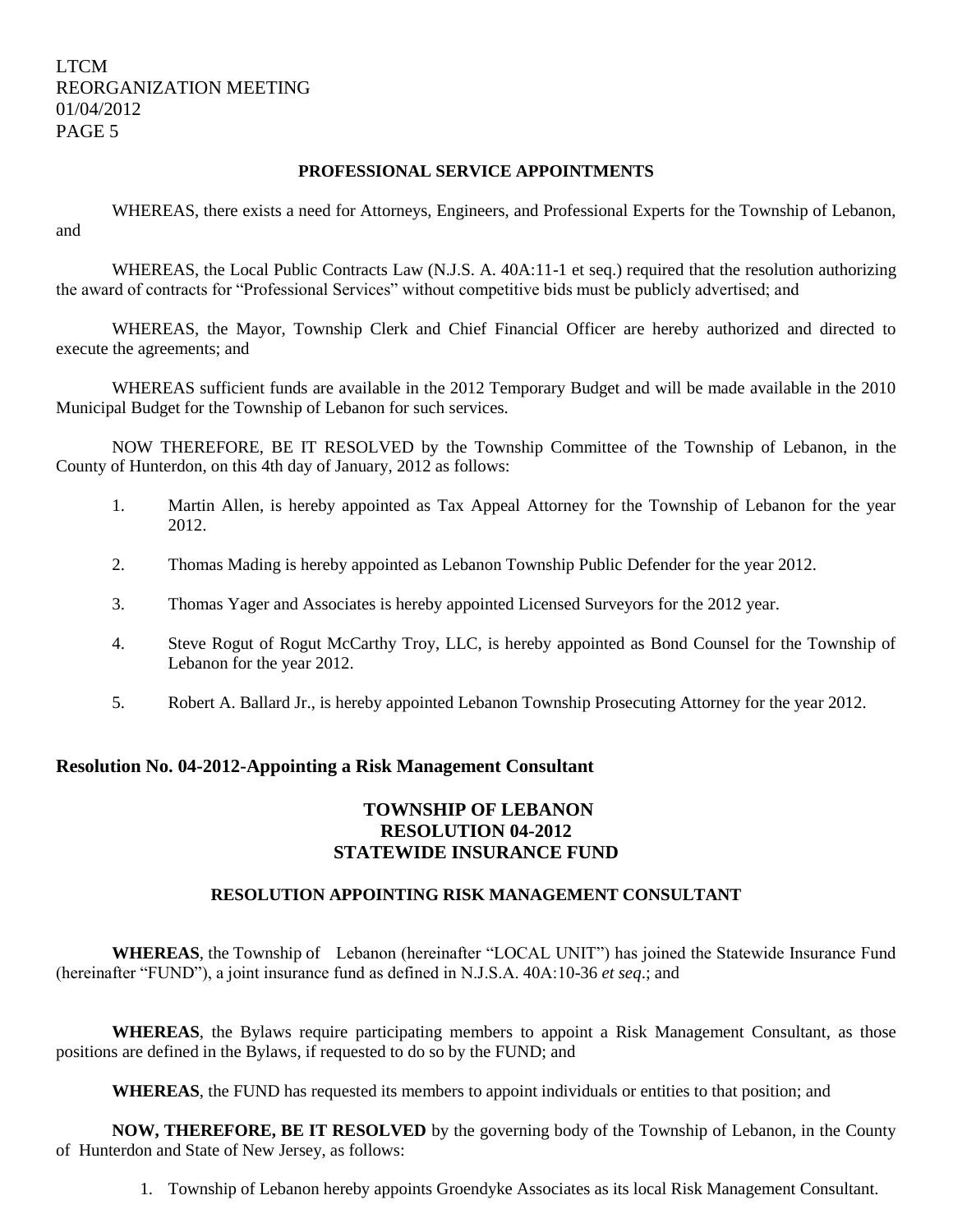2. The Mayor and Clerk are hereby authorized to execute the Risk Management Consultant's Agreement for the fund year **2012** in the form attached hereto.

## **Resolution No. 05-2012- Temporary Municipal Budget**

*Motion by Ms. Schriver, seconded by Mr. Milkowski and carried by unanimous favorable roll call vote, the* Township Committee adopted the Resolutions No. 05-2012 as written below.

## **Township of Lebanon County of Hunterdon Resolution No. 05-2012**

## **Temporary Municipal Budget**

BE IT RESOLVED, by the Township Committee of the Township of Lebanon, County of Hunterdon to establish the temporary municipal budget for the year 2012, in accordance with NJSA 40A:4-19, which consists of 26.25% of the 2011 Municipal Budget of \$ 4,773,878.00 which totals \$ 1,253,143.00 .

#### **Resolutions No. 06-2012 through 20-2012**

*Motion by Ms. Schriver, seconded by Mr. Morrison and carried by unanimous favorable roll call vote, the* Township Committee adopted the Resolutions No. 06-2012 to Resolution No. 20-2012 as written below.

#### **Resolution No. 06-2012- ANNUAL NOTICE SCHEDULE**

## **TOWNSHIP OF LEBANON COUNTY OF HUNTERDON STATE OF NEW JERSEY RESOLUTION NO. 06-2012 ANNUAL NOTICE SCHEDULE**

WHEREAS the Open Public Meetings Act (Ch 231, P.L. 1975) provides for the giving of annual notice by public bodies of the time, date and location of the regular meetings of such public body to be held during the succeeding year, and

WHEREAS the Open Public Meetings Act (Ch 231, P.L. 1975) hereinafter referred to as the Act, authorizes a public body to make certain other determinations and take certain other actions in conformance therewith:

NOW THEREFORE BE IT RESOLVED by the Township Committee of the Township of Lebanon, County of Hunterdon and State of New Jersey as follows:

> 1. Regular meetings of this Committee shall be held during the 2012 calendar year at 7:00 p.m. at the Lebanon Township Municipal Building, 530 West Hill Road, Glen Gardner, (Lebanon Township) New Jersey, on the following dates: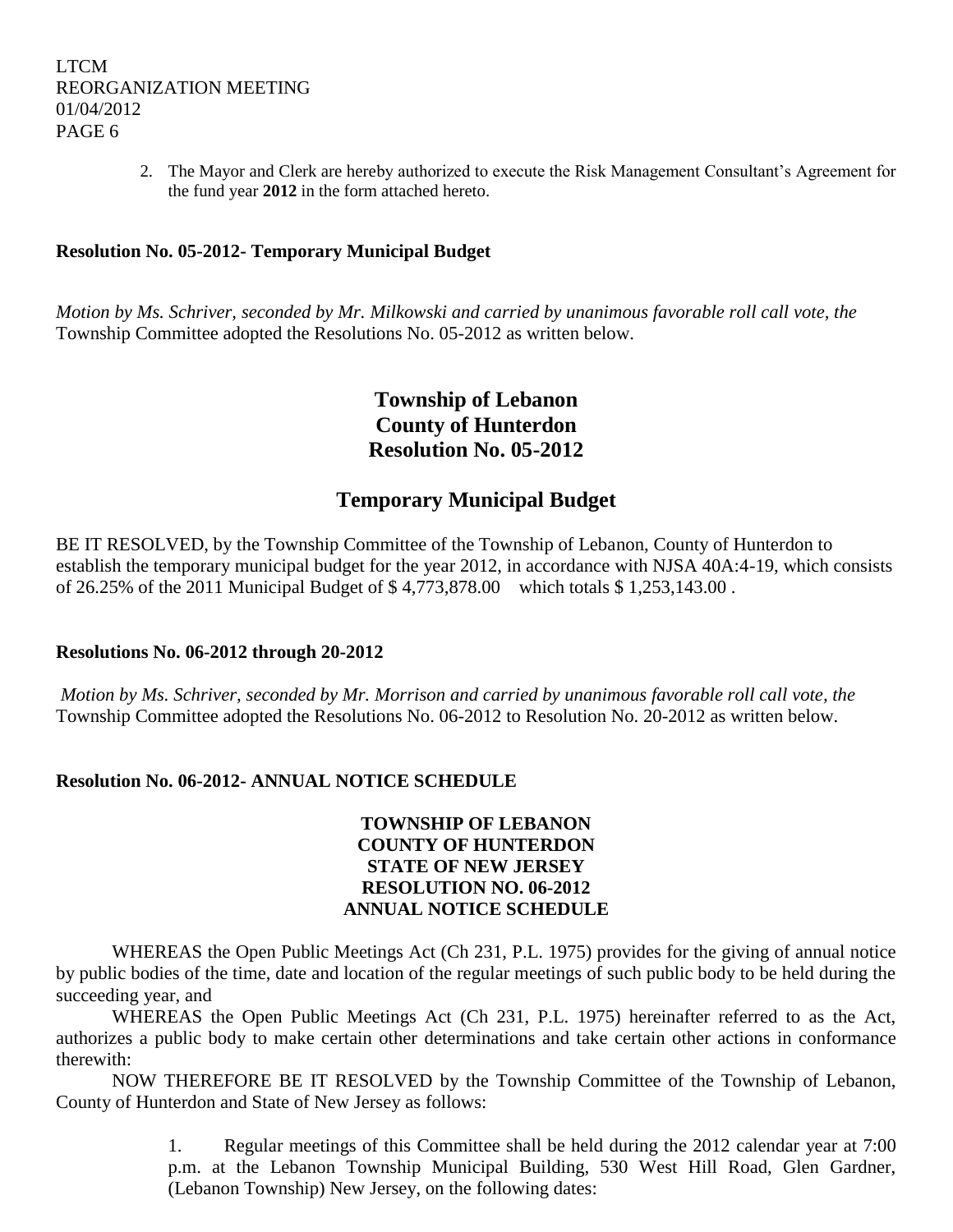a. The first & third Wednesday of each and every month: Jan. 18, Feb. 1 & 15, March 7 & 21, April 4 & 18, May 2 & 16, June 6 & 20, July 18, August 1 & 15, Sept. 5 & 19, Oct. 3 & 17, Nov. 7 & 21 and Dec. 5 & 19.

2. The Township Committee may, at any meeting, hold an executive session and action may be taken on any issue of importance, which may be raised.

3. Copies of this Resolution and any revisions or modifications thereof, certified to be true copies by the Clerk of this municipality, be disseminated and distributed as required by the Act as follows:

- a. Posted and maintained throughout the 2012 calendar year on the bulletin board at the Lebanon Township Municipal Building;
- b. Faxed or hand delivered to the newspapers designated in paragraph 2 of this Resolution;
- c. Filed with the Clerk of this Municipality, and
- d. Mailed to such other persons as may be entitled thereto under the terms of the Act and this Resolution.

## **Resolution No. 07-2012- Designation of Official Newspaper**

## **RESOLUTION NO. 07-2012**

## **DESIGNATION OF OFFICIAL NEWSPAPER**

**BE IT RESOLVED** by the Township Committee of the Township of Lebanon, County of Hunterdon, State of New Jersey, that pursuant to N.J.S.A. 40:53-1 et seq. The Hunterdon Review and/or the Hunterdon County Democrat are designated as the Official Newspapers. Official notices may also be published in the Express Times, the Newark Star Ledger, and the Courier News to meet time requirements.

#### **Resolution No. 08-2012- Payment of Taxes**

## **TOWNSHIP OF LEBANON COUNTY OF HUNTERDON STATE OF NEW JERSEY RESOLUTION NO. 08-2012**

#### **PAYMENT OF TAXES**

**WHEREAS**, R.S. 54:4-67 provides that the Township may fix the interest to be charged for nonpayment of taxes or assessments on or before the date when they would become delinquent, subject to certain maximum percentages therein specified;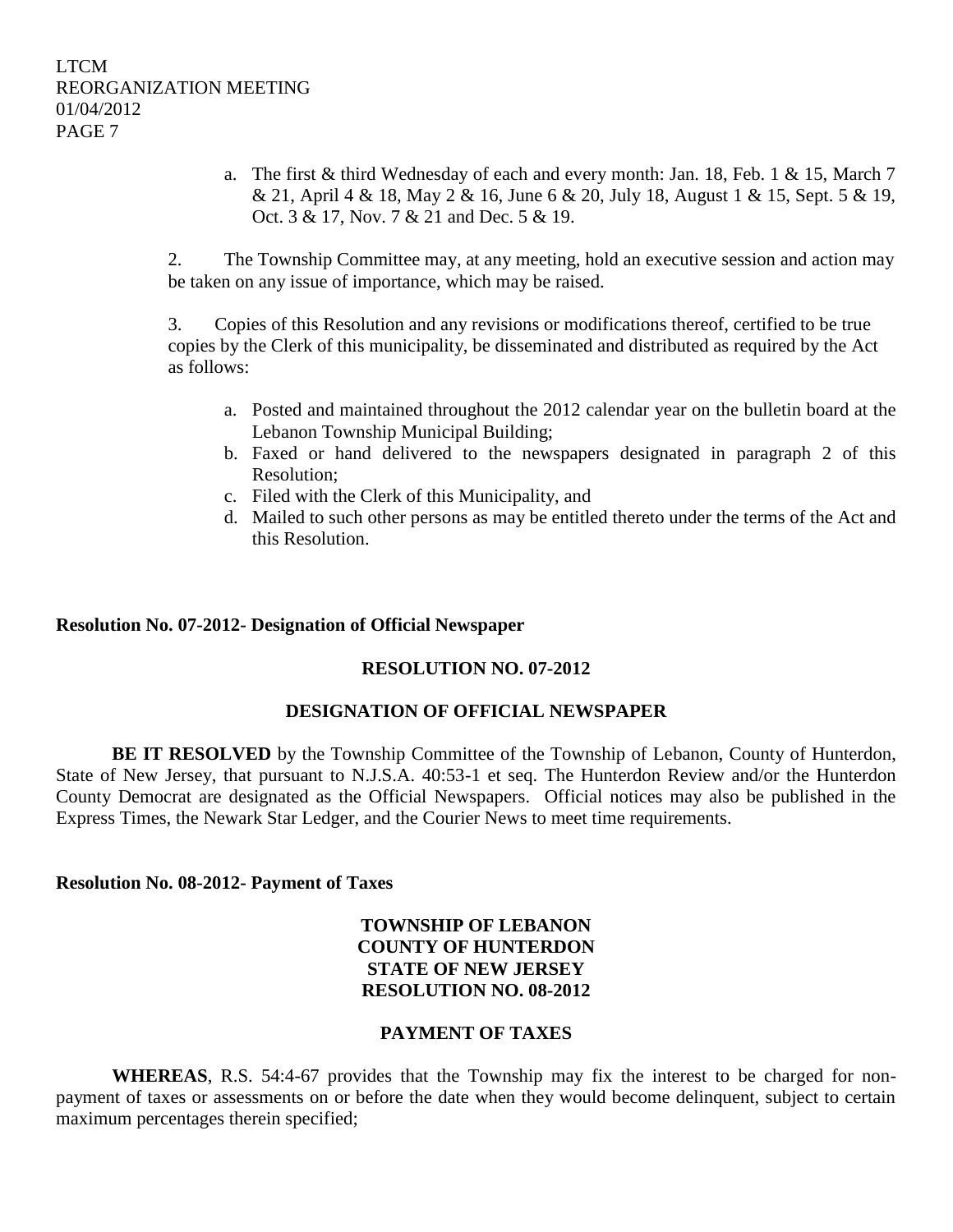**NOW THEREFORE, BE IT RESOLVED** by the Township Committee of the Township of Lebanon, in the County of Hunterdon that taxes shall be collected quarterly on February 1, 2012, May 1, 2012, August 1, 2012 and November 1, 2012 and that interest will be charged at the rate of 8% per annum on the first \$1,500.00

of the delinquency and 18% per annum on any amount in excess of \$1,500.00 to be calculated from the date the tax was payable until the date of actual payment. There will be a ten-day grace period after which unpaid taxes will be charged interest from the due date. If computed interest is under \$1.00, there will be no charge.

**BE IT FURTHER RESOLVED** that, pursuant to statute, if a tax delinquency is over \$10,000.00 at the end of the year, and additional flat penalty of 6% per annum shall be imposed.

**BE IS FINALLY RESOLVED THAT** this Resolution shall be published in the January 11, 2012 issue of the Hunterdon Review.

## **Resolution No. 09-2012- Authorization to Cancel Property Tax Credits and Delinquencies**

## **TOWNSHP OF LEBANON COUNTY OF HUNTERDON STATE OF NEW JERSEY RESOLUTION NO. 09-2012**

## **AUTHORIZATION TO CANCEL PROPERTY TAX CREDITS AND DELINQUENCIES**

**WHEREAS** the Township Committee of the Township of Lebanon, County of Hunterdon, State of New Jersey have been informed by the Tax Collector that from time to time there are property tax credits or delinquencies on certain property located within the Township of Lebanon, and

**WHEREAS** pursuant to N.J.S.A. 40A:5-17.1, a Resolution may be adopted by the governing body of a municipality authorizing a municipal employee to process without further action on the part of the governing body the cancellation of any property tax credit or delinquency of less than \$5.00.

**NOW, THEREFORE, BE IT RESOLVED** by the Township Committee of the Township of Lebanon, County of Hunterdon, State of New Jersey, that the Tax Collector be authorized to cancel any property tax credit or delinquency of less than \$5.00 without further action on the part of the Township Committee and that such action be noted in the Tax Duplicate for the Township of Lebanon.

## **Resolution No. 10-2012- Authorization to File Corrective Appeals**

**TOWNSHIP OF LEBANON COUNTY OF HUNTERDON STATE OF NEW JERSEY RESOLUTION NO. 10-2012**

## **AUTHORIZATION TO FILE CORRECTIVE APPEALS**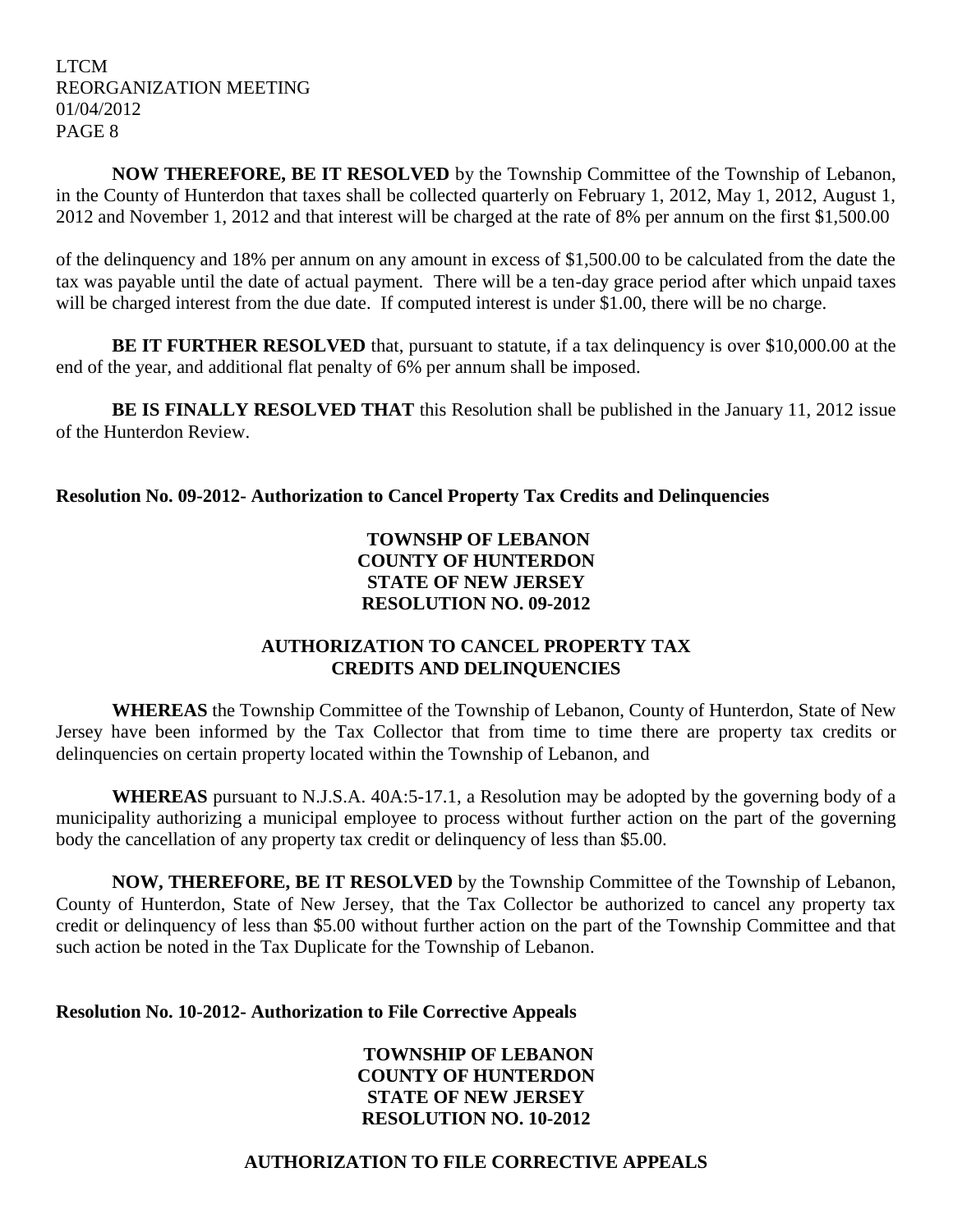**WHEREAS,** the Township Committee of the Township of Lebanon has been informed that from time to time errors are made in computing tax assessments, and

**WHEREAS**, the Tax Attorney of Lebanon Township is called upon to defend tax appeals filed with the Hunterdon County Board of Taxation and to agree to stipulations of appeals.

**WHEREAS**, the Tax Attorney has requested the Township Committee authorize him to agree to Stipulation of Appeals on behalf of the Township, provided the Tax Assessor agrees with the proposed Stipulation of Appeal;

**NOW THEREFORE BE IT RESOLVED** by the Township Committee of the Township of Lebanon, County of Hunterdon, State of New Jersey, that the Tax Attorney for the Township of Lebanon is hereby authorized to file corrective appeals with the Hunterdon County Board of Taxation, in defense of appeals filed with said Board and to sign Stipulations of Appeals on behalf on Lebanon Township, which he feels are proper and in the best interest of the Municipality.

**BE IT FURTHER RESOLVED** that a copy of this Resolution be forwarded to the County board of Taxation.

This Resolution shall take effect immediately.

## **Resolution No. 11-2012- Authorization to Sign Documents**

## **TOWNSHIP OF LEBANON COUNTY OF HUNTERDON STATE OF NEW JERSEY RESOLUTION NO. 11-2012**

## **AUTHORIZATION TO SIGN DOCUMENTS**

**WHEREAS**, the Mayor, Deputy Mayor, Township Clerk, Deputy Clerk, and Chief Financial Officer of the Township of Lebanon are municipal officers for the Township of Lebanon; and

**NOW, THEREFORE BE IT RESOLVED**, that the Mayor or Deputy Mayor, Township Clerk or Deputy Clerk, and Chief Financial Officer be authorized to sign documents on the Township's behalf, according to law.

This Resolution shall take effect immediately.

**Resolution No. 12-2011- Authorize CFO to Issue Certain Checks/Remit Payroll Taxes**

## **TOWNSHIP OF LEBANON COUNTY OF HUNTERDON STATE OF NEW JERSEY**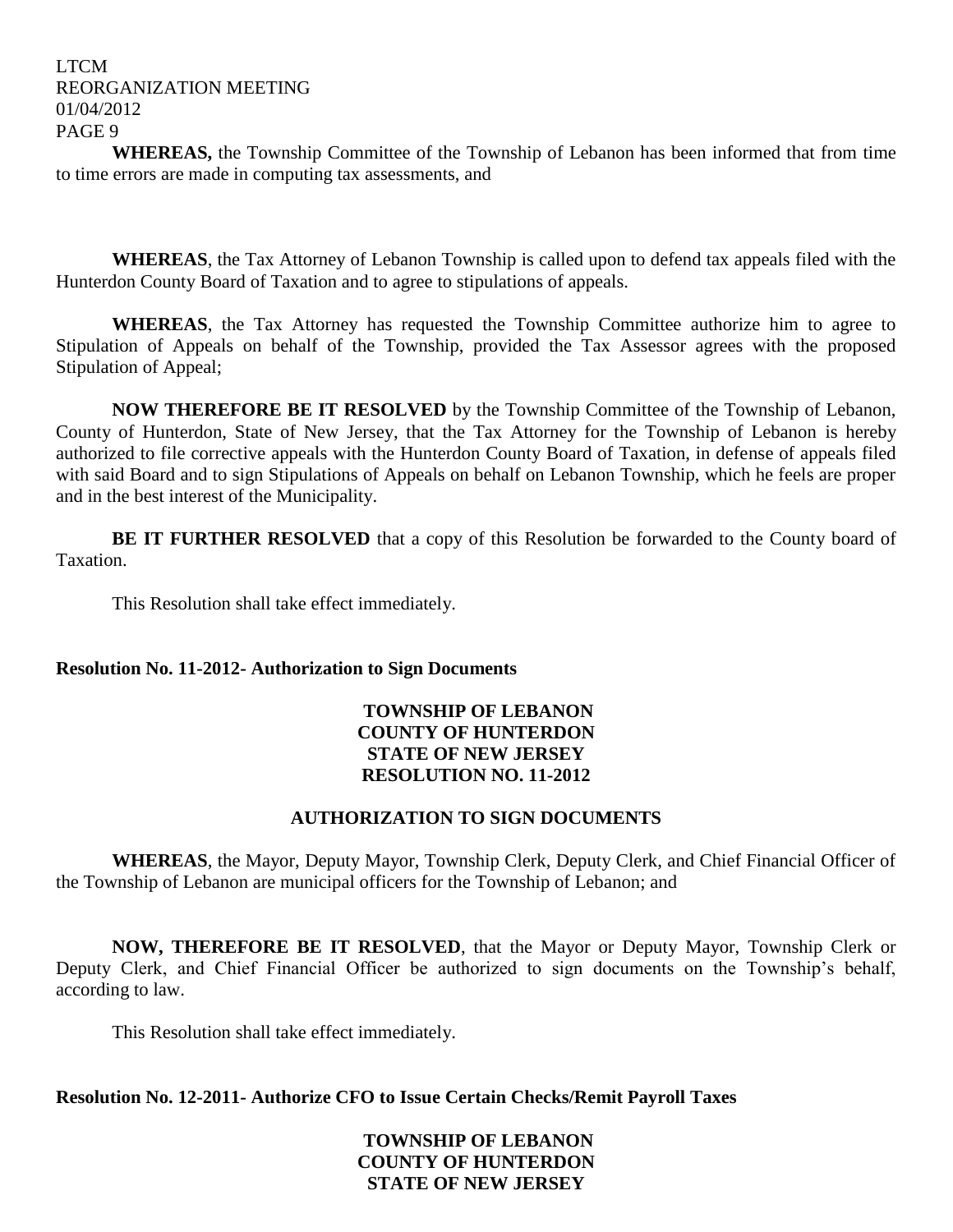## **RESOLUTION NO. 12-2012**

## **AUTHORIZATION FOR CFO TO ISSUE CERTAIN CHECKS & REMIT PAYROLL TAXES**

**WHEREAS,** the Township Committee have adopted ordinances establishing procedures for the payment of claims and payroll,

**WHEREAS,** it is necessary for certain remittances to be paid to the State of New Jersey for pension, State Income tax deductions and fees from the issuance of dog licenses, marriage licenses and construction permits; to the appropriate agencies for Federal and other State Income Tax deductions, Social Security deductions, Wage Executions ordered by the Court, and to the appropriate entity for other voluntary payroll deductions;

**WHEREAS,** Federal and State of New Jersey payroll taxes must be made by Electronic Fund Transfer as required by law;

**WHEREAS,** it is the intent of the Township Committee to pay County, local school and regional school taxes at the required intervals,

**NOW, THEREFORE BE IT RESOLVED** by the Township Committee of the Township of Lebanon, County of Hunterdon, State of New Jersey, as follows:

- 1. That the Chief Financial Officer be and is hereby by authorized to prepare and the Mayor or Deputy Mayor, the Municipal Clerk or the Deputy Clerk, and the Chief Financial Officer or Treasurer be authorized to sign the following checks, all drawn against Current Fund unless otherwise noted:
	- a. Payroll checks for all employees pursuant to established schedules; payroll checks from Payroll Account and transfer of sufficient funds from Current Fund.
	- b. Remittances from the Payroll Account to the appropriate agencies for State of New Jersey and State of Pennsylvania Gross In come Tax employee deductions and employer share payable to the State of New Jersey, for State of New Jersey Public Employees and Police and Fire Retirement Systems and Contributory Insurance for employee deductions and to the SUI Reserve Fund for employee deductions as may apply, to appropriate agencies for wage executions to comply with court orders and to the appropriate entity for other voluntary payroll deductions.
	- c. Checks payable to the appropriate agency of the State of New Jersey for fees from the issuance of dog licenses, marriage licenses. (Dog license fees from the Animal Control Account).
	- d. Checks payable to the County of Hunterdon for taxes upon receipt of statement from the County Chief Financial Officer.
	- e. Checks payable to the Lebanon Township Board of Education and North Hunterdon-Voorhees Regional High School District upon receipt of statements from the respective Board Secretaries.
- 2. That the Chief Financial Officer is hereby authorized to remit Federal withholding and Social Security Taxes and New Jersey State Income Tax deductions by Electronic Funds Transfer, as required by applicable law, such remittances to be transferred from the Payroll Fund Account.

**BE IT FURTHER RESOLVED** that the Chief Financial Officer shall include a statement of the issuance of such checks as listed above as part of the Financial Report presented at the next scheduled meeting.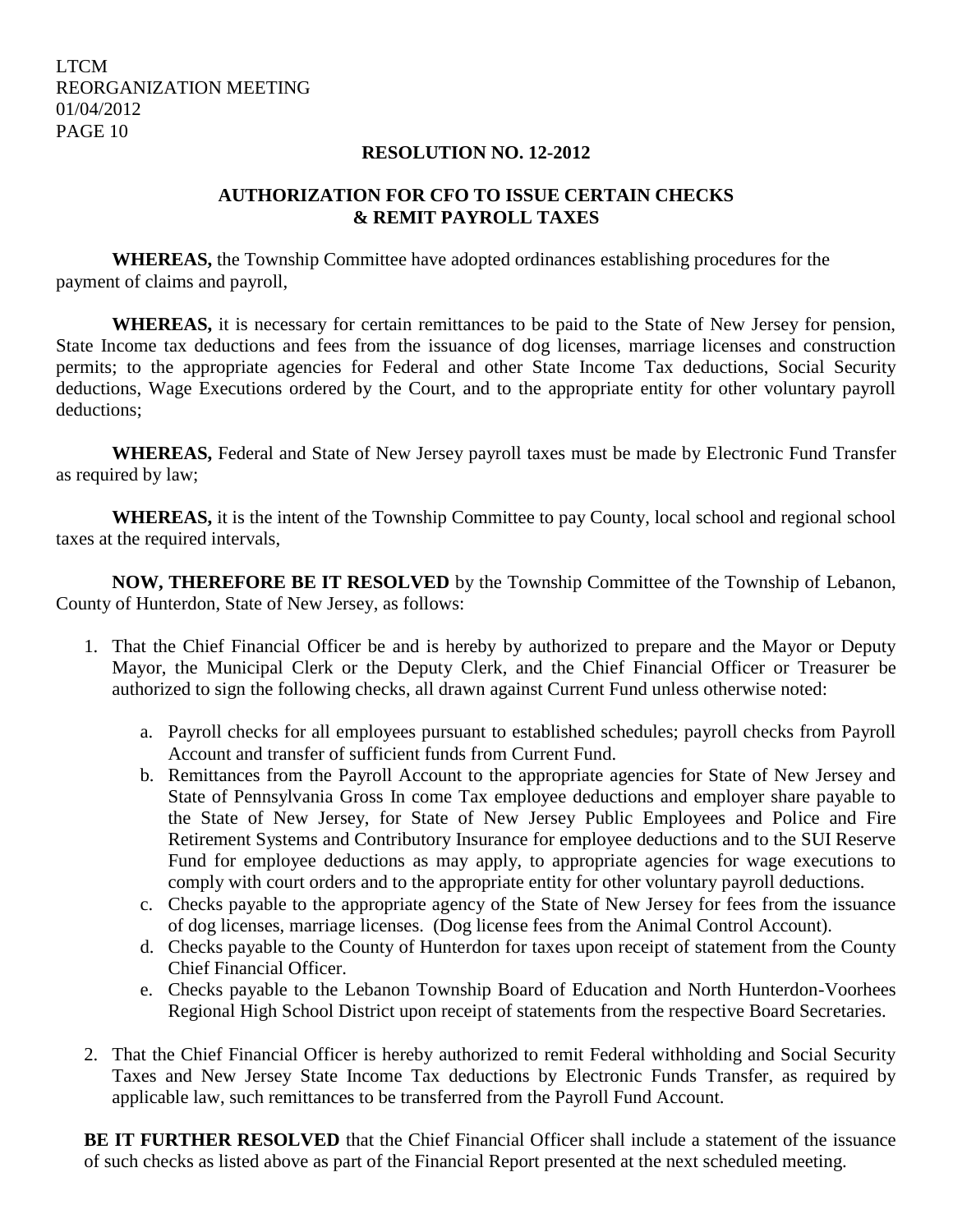**Resolution No. 13-2011- Designation of Depositories**

## **TOWNSHIP OF LEBANON COUNTY OF HUNTERDON STATE OF NEW JERSEY RESOLUTION NO. 13-2012**

## **DESIGNATION OF DEPOSITORIES**

**WHEREAS,** R.S. 40A:5-14 requires that the Township designate as a depository for its moneys one or more banks or trust companies having its place of business in this state; and

**WHEREAS**, PNC, Peapack-Gladstone Bank, TD Bank and the New Jersey Cash Management Fund are bank or trust companies meeting the qualifications of said statute and which have satisfactorily performed the function of depository banks;

**NOW, THEREFORE BE IT RESOLVED** by the Township Committee of the Township of Lebanon in the County of Hunterdon, that PNC, Peapack-Gladstone Bank, TD Bank and the New Jersey Cash Management Fund are hereby designated as the depository banks for the Township of Lebanon.

## **Resolution No. 14-2011- Cash Management Plan**

## **TOWNSHIP OF LEBANON COUNTY OF HUNTERDON STATE OF NEW JERSEY RESOLUTION NO. 14-2012**

## **CASH MANAGEMENT PLAN**

**WHEREAS**, N.J.S.A. 40A:5-14, Local Fiscal Affairs Law, requires that each municipality adopt a Cash Management Plan designed to assure the deposit, investment and proper disbursement of local funds;

**NOW, THEREFORE, BE IT RESOLVED**, that the Township Committee of the Township of Lebanon does hereby adopt the following Cash Management Plan:

A. Designation of Depositories

The following institutions are designated as permissible depositories for the deposit of Township funds: Peapack-Gladstone PNC Bank

TD Bank

and any other Federal and State Bank in the State of New Jersey

All depositories must conform to the Governmental Unit Deposit Protection Act (GUDPA)

and shall provide a Notification of Eligibility from the State of New Jersey, Department of Banking, on a semiannual basis. In addition, designated depositories shall maintain maximum FDIC or FSLIC coverage of all Township funds on deposit.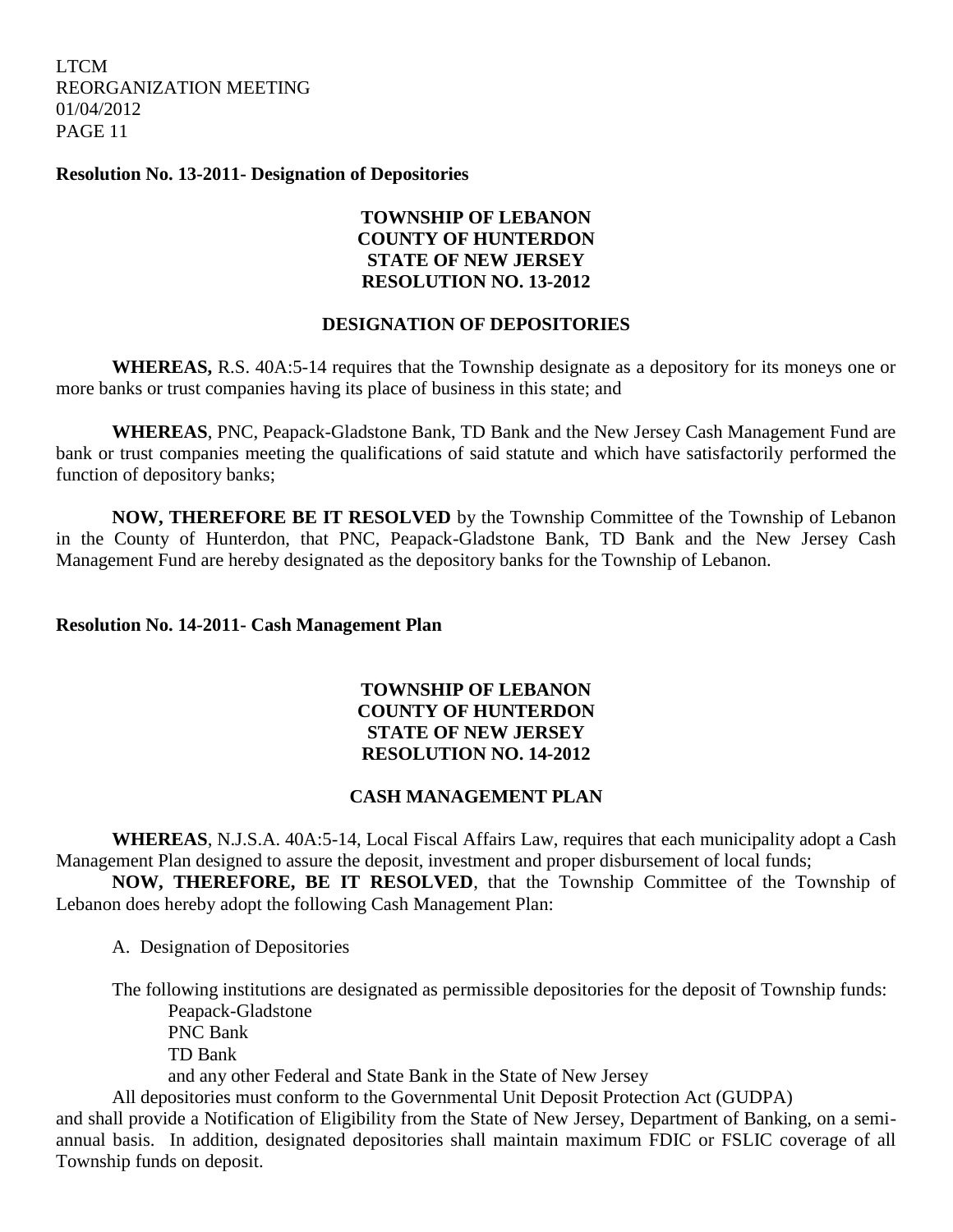#### B. Deposit of Funds

All funds shall be deposited within forty eight (48) hours of receipt, in accordance with N.J.S.A. 40A:5- 15, into appropriate fund operating accounts. Non-interest bearing operating and capital accounts shall be regularly monitored on a monthly basis by the CFO for the availability of funds being transferred into interest bearing accounts. Debt Service and Trust Accounts shall be maintained in accordance with Federal and State statutes regulating such funds. Payroll, Developers'

Escrow deposits and other agency funds, which represent funds of individuals and other organizations held by the Township, shall be deposited in regular, interest bearing accounts unless average daily balance is below \$1,000.00. Grant funds shall be deposited in accordance with regulations of the granting government or agency.

Where compensating balances are required by any designated depository to offset the cost of services provided; an agreement between the Township and the depository shall be executed, specifying the charge for each service and the balance required to offset each charge. Said agreement shall be reviewed on an annual basis.

#### C. Investment Instruments and Procedures

The Township may purchase those investments permitted in N.J.S.A. 40A:5-15.1, which include:

United States Treasury Bonds, Notes and Bills U.S. Government Agency and Instrumentality Obligations Bonds and other obligations of the Township of Lebanon Peapack-Gladstone Bank Deposits and Certificates of Deposits TD Bank Deposits and Certificates of Deposits Savings and Bank Deposits and Certificates of Deposits State of NJ and the State of NJ Cash Management Plan

The Township may purchase other obligation approved by the Division of Investment of the Department of Treasury for investment by local units.

Investments shall be limited to a maturity of not more that one-year unless a longer term is permitted by applicable Federal or State regulations. Allowable investments with maturities which

extend beyond the end of the Township's fiscal year shall be permitted only if interest accrued on the investment is credited to the Township at the end of the fiscal year for the purpose of realizing budgetary revenue.

The purchase of Certificates of Deposit shall be made based on the availability of funds for investment and the analysis of projected cash flows. Bids for Certificates of Deposit will be solicited of at least three designated depositories only if the amount available for investment is \$100,000 or greater. Telephone bids will be solicited by the Chief Financial Officer, or designated staff member. Bidders shall specify the principal amount, interest, rate and maturity of the investment and transmit such bid to the Township by telefax. A check or wire transfer will be made available to the winning bidder on the same business day the bid is awarded.

Where the return on a proposed investment does not exceed the cost of making such investment, the Chief Financial Officer will not make the investment. The Chief Financial Officer shall have the discretion of award an investment to the depository wherein the funds reside, should that institution's quoted interest rate be less than other quoted rates, and the differential in interest rates is not more than twenty-five (25) basis points

(0.25%), providing that the tern of the investment is thirty (30) days or less. The chief Financial Officer shall have the discretion to reject all bids.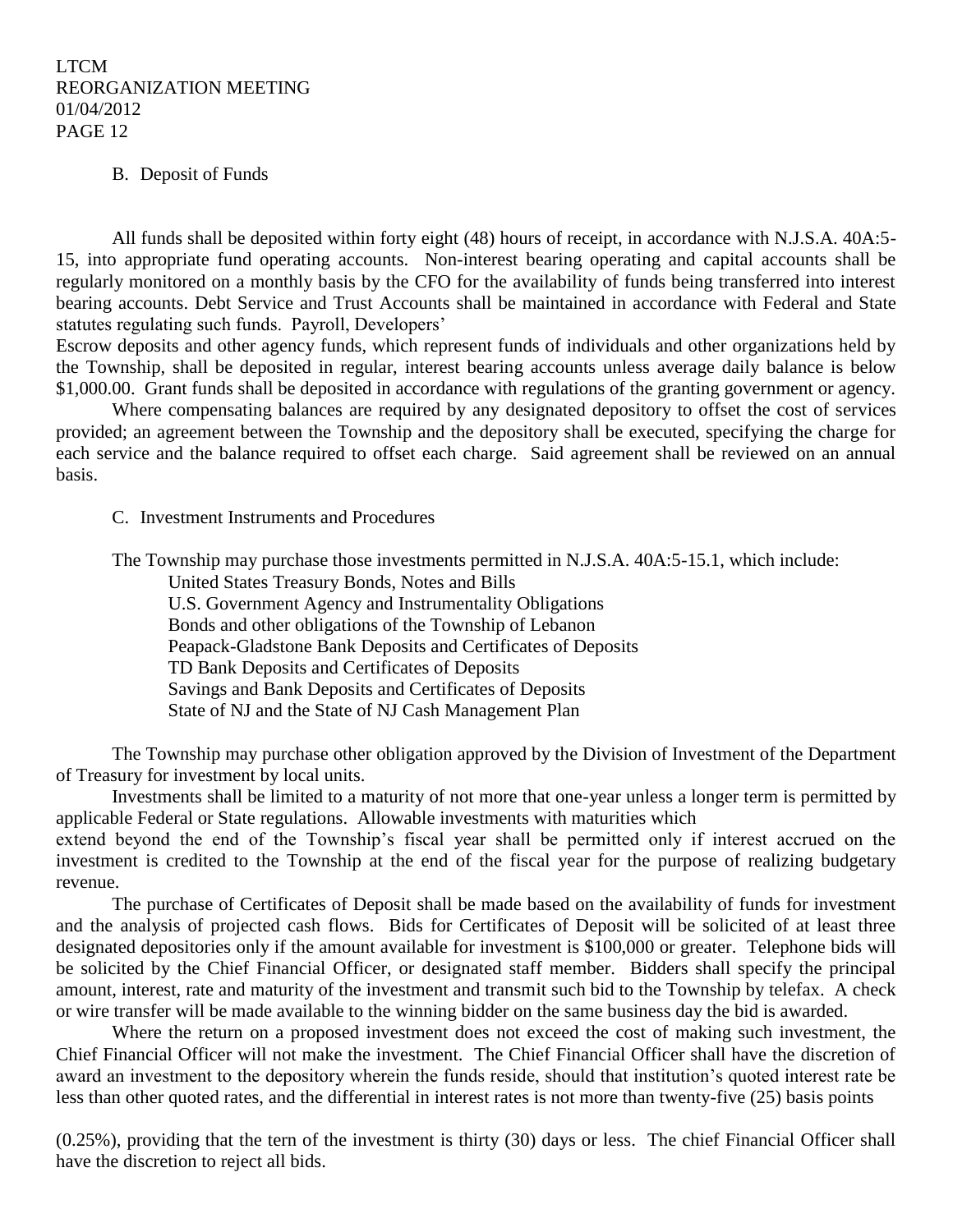#### D. Disbursement of Funds

All funds shall be disbursed as authorized and directed by the Township Committee. The Chief Financial Officer shall, at the beginning of the fiscal year, present to the Township Committee a schedule of

debt service, principal and interest payments and , when available a schedule of School Tax payments for the upcoming fiscal year. Upon approval of the schedules of payments by the Township Committee, the Chief Financial Officer shall then have the authority to make the following disbursements:

> School Taxes County Taxes **Interfunds** Purchase of Investments Debt Service Salary and Wages Postage

Disbursements shall be executed via electronic wire transfer of funds by the Chief Financial Officer, or designated staff member, when that method of payment is deemed necessary or preferable by the payee, or when the amount of such payment will result in a financial benefit of the Township of Lebanon in the form of increased investment income.

## E. Reporting

The Chief Financial Officer shall, prior to the last day of the month immediately following, present to the Township Committee a monthly report of cash receipts and disbursement, subject to reconciliation and periodic adjustments.

#### F. Bonding

The following officials shall be covered by surety bonds, said surety bonds to be examined by the independent auditor to insure their proper execution:

> Chief Financial Officer Tax Collector Municipal Clerk Municipal Court Clerk Municipal Court Judge

Staff members of the Department of Finance and Tax Collection not covered by separate surety bonds shall be covered by a Public Employee's Faithful Performance Bond.

#### G. Compliance

The Cash Management Plan of the Township of Lebanon shall be subject to the approval of the Township Attorney, and shall be subject to the annual audit conducted pursuant to N.J.S.A. 40A:5-14.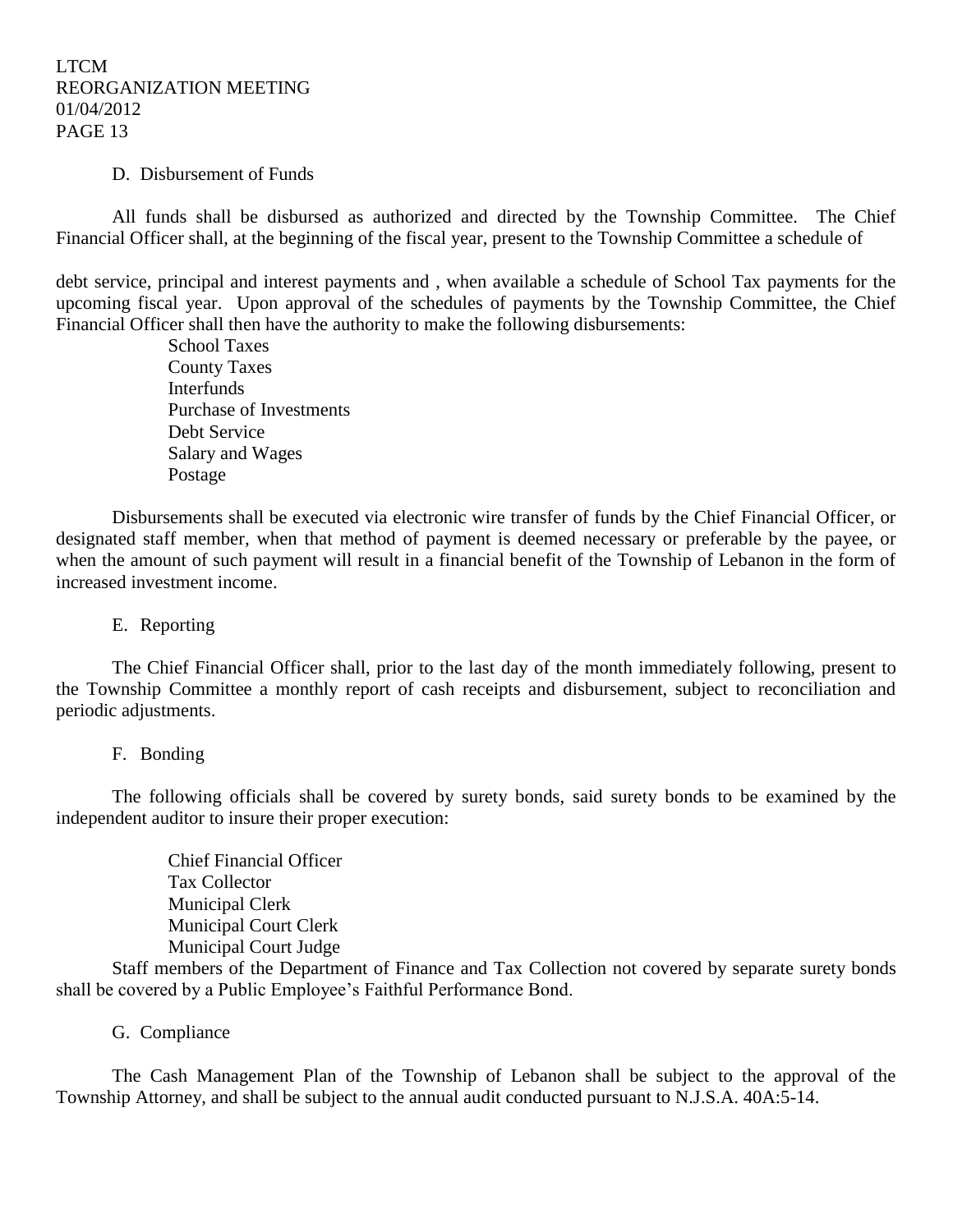As stated in N.J.S.A. 40A:5-14, the officials(s) charged with the custody of the Township funds shall deposit then as instructed by this Cash Management Plan, and shall thereafter be relieved of any liability or loss due to the insolvency or closing of any designated depository.

If, at any time, this Cash Management Plan conflicts with any regulations of the State of New Jersey, or any department thereof, the applicable State regulations shall apply.

#### **Resolution No. 15-2011-Return Check Fee**

## **TOWNSHIP OF LEBANON COUNTY OF HUNTERDON STATE OF NEW JERSEY RESOLUTION NO. 15-2012**

### **RETURN CHECK FEE**

**WHEREAS**, N.J.S.A. 40:5-18(a) provides that the governing body of a municipality may provide, by resolution or ordinance, for the imposition of a service charge to be added to any account owing to the municipality, it payment tendered on the account was by check or other written instrument which was returned for insufficient funds; and

**WHEREAS,** N.J.S.A. 40:5-18(b) provides that whenever an account owing to a municipality is for a tax or special assessment, the service charge authorized by this section shall be included on whatever list of delinquent accounts is prepared for enforcement of the lien.

**NOW, THEREFORE BE IT RESOLVED** by the Township Committee of the Township of Lebanon, that the service charge for a check or other written instrument returned for insufficient funds is hereby determined and set at \$20.00 per check or other written instrument pursuant to N.J.S.A. 40:5-18(c); and

**BE IT FURTHER RESOLVED** that any service charge authorized by this section shall be collected in the same manner prescribed by law for the collection of the account for which the check or other written instrument was tendered. In addition, the governing body may require future payments to be tendered in cash or by certified or cashier's check, N.J.S.A. 40:5-18(d).

#### **Resolution No. 16-2012- Authorization of Redemption**

## **TOWNSHIP OF LEBANON COUNTY OF HUNTERDON STATE OF NEW JERSEY RESOLUTION NO. 16-2012**

#### **AUTHORIZATION OF REDEMPTION**

**WHEREAS,** N.J.S.A. 54:5-55 provides that where a Tax Sale Certificate has been redeemed, the Tax Collector shall, at the option of the redeeming party, either execute a Certificate of Redemption or procure and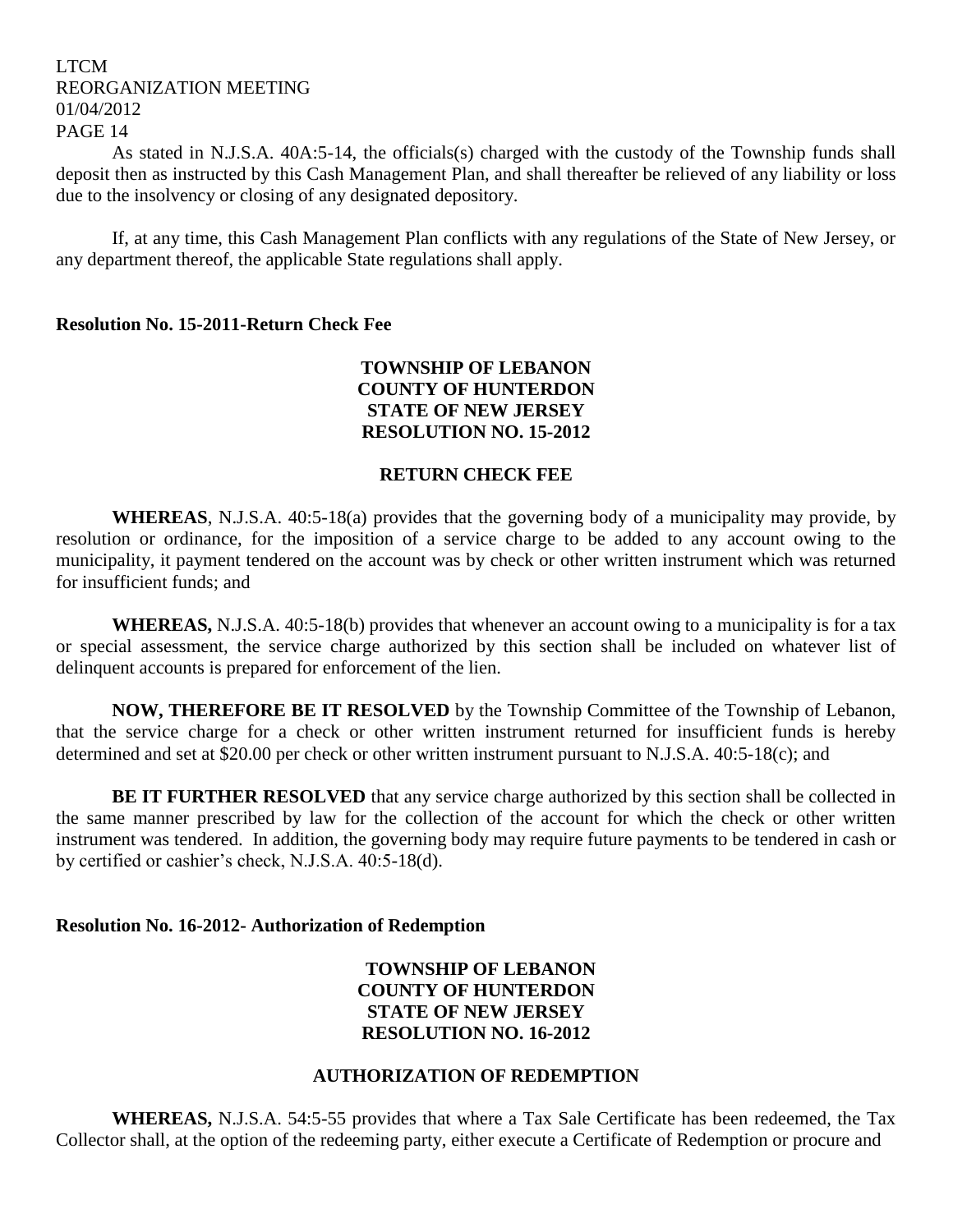LTCM REORGANIZATION MEETING 01/04/2012 PAGE 15 deliver to the owner a Certificate of Sale receipted for cancellation by endorsement in same manner required by law to satisfy or cancel a mortgage; and

**WHEREAS,** N.J.S.A. 46:18-6 provides that an instrument record-able mortgage may be canceled only by the endorsement of the executive officer of a corporation attested to by a secretarial officer of the corporation; and

**WHEREAS,** the Mayor of the Township is considered to be a duly authorized executive officer; and Tax Collector of the Township is considered to be duly authorized to collect taxes,

**NOW, THEREFORE BE IT RESOLVED** by the Township of Lebanon in the County of Hunterdon, that the Mayor and Tax Collector be designated as the duly authorized to endorse for cancellation of Tax Sale Certificates; and

**BE IT FURTHER RESOLVED** that a copy of this Resolution be sent to the Township Tax Collector for insertion in her official records.

**Resolution No. 17-2011- Approving the Municipal Court of North Hunterdon Budget**

## **TOWNSHIP OF LEBANON COUNTY OF HUNTERDON STATE OF NEW JERSEY RESOLUTION NO. 17-2012**

## **APPROVING THE BUDGET OF THE MUNICIPAL COURT OF NORTH HUNTERDON**

**WHEREAS**, the Township of Lebanon, Hunterdon County, New Jersey, is a Member of the Municipal Court of North Hunterdon; and

**WHEREAS,** the Municipal Court Committee of the Municipal Court of North Hunterdon has approved a Budget in the form attached hereto for the Calendar year 2012; and

**NOW, THEREFORE,** the Mayor and Committee of the Township of Lebanon, Hunterdon County, New Jersey, hereby approves the Budget for the Municipal Court of North Hunterdon. for the Calendar year 2012.

**Resolution No. 18-2011- Engaging a Municipal Court Administrator**

## **TOWNSHIP OF LEBANON COUNTY OF HUNTERDON STATE OF NEW JERSEY RESOLUTION NO. 18-2012**

## **RESOLUTION AUTHORIZNG THE MUNICIPAL COURT OF NORTH HUNTERDON TO ENGAGE A MUNICIPAL COURT ADMINISTRATOR**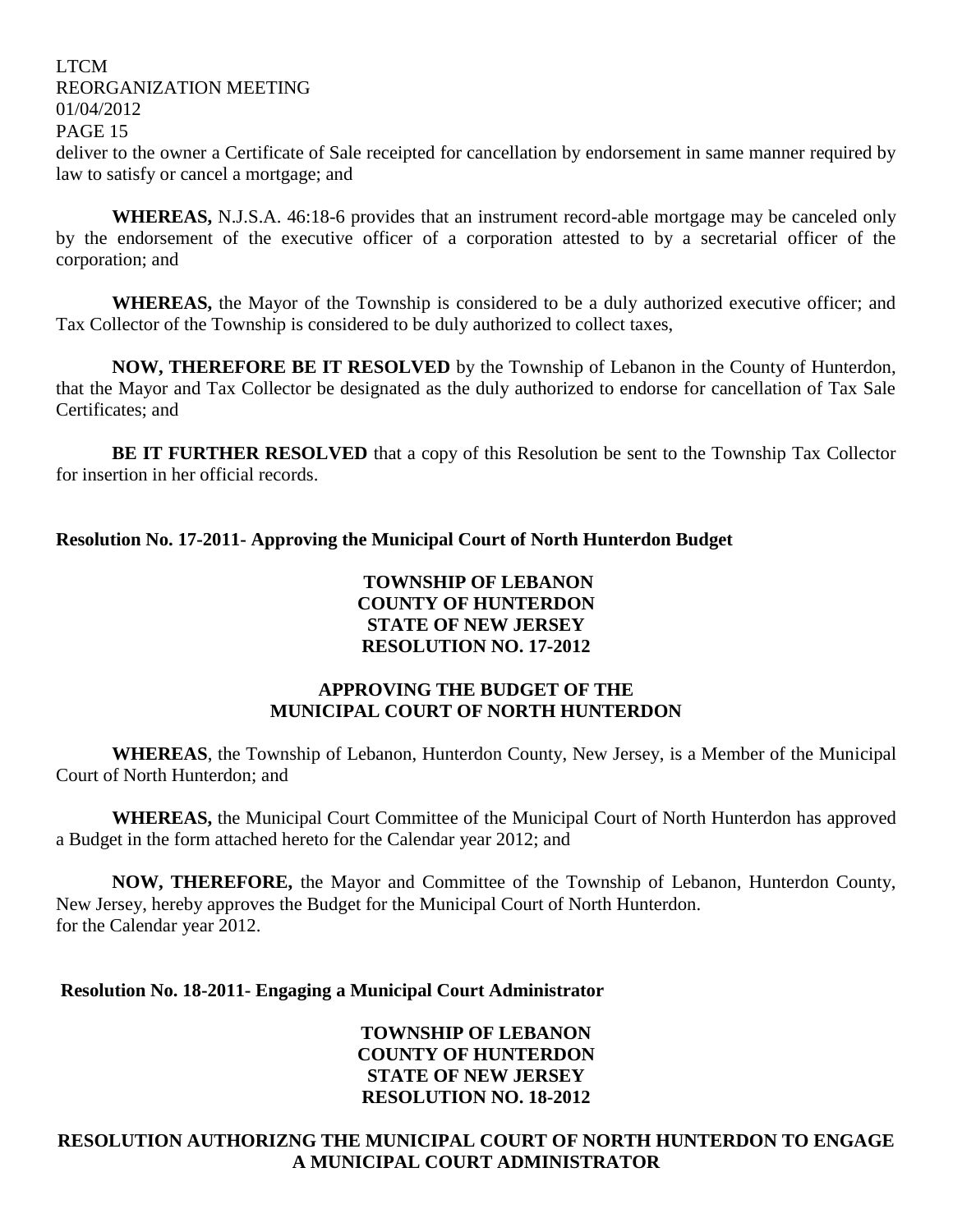WHEREAS, the Township of Lebanon, Hunterdon County, New Jersey, is a Member of the Municipal Court of North Hunterdon; and

WHEREAS, the Municipal Court requires the services of a Municipal Court Administrator for the Calendar Year 2012; and

WHEREAS, the Municipal Court of North Hunterdon Committee has authorized the Appointment of the person named herein as the Court Administrator.

NOW, THEREFORE, BE IT RESOLVED, by the Mayor and Council of the Township of Lebanon, Hunterdon County, New Jersey, hereby ratifies the Appointment of Robin Manfredi as the Certified Court Administrator for the Municipal Court of North Hunterdon for the Calendar Year 2012 at a Salary established in the Budget of the Municipal Court of North Hunterdon for the year 2012.

### **Resolution No. 19-2012- Tonnage Grant Application**

## **TOWNSHIP OF LEBANON COUNTY OF HUNTERDON STATE OF NEW JERSEY RESOLUTION NO. 19-2012**

## **TONNAGE GRANT APPLICATION RESOLUTION**

- **WHEREAS,** The Mandatory Source Separation and Recycling Act, P.L.1987, c.102, has established a recycling fund from which tonnage grant may be made to municipalities in order to encourage local source separation and recycling programs; and
- **WHEREAS,** It is the intent and the spirit of the Mandatory Source Separation and Recycling Act to use the tonnage grants to develop new municipal recycling programs and to continue and to expand existing programs;
- **WHEREAS,** The New Jersey Department of Environmental Protection has promulgated recycling regulations to implement the Mandatory Source Separation and Recycling Act; and
- **WHEREAS,** The recycling regulation impose on municipalities certain requirements as a condition for applying tonnage grants, including but not limited to, making and keeping accurate, verifiable records of material collected and claimed by the municipality; and
- **WHEREAS,** A resolution authorizing this municipality to apply for such tonnage grants will memorialize the commitment of this municipality to recycling and to indicate the assent of the Township of Lebanon to the efforts undertaken by the municipality and the requirements contained in the Recycling Act and recycling regulations; and
- **WHEREAS,** Such a resolution should designate the individual authorized to ensure the application is properly completed and timely filed.

**NOW THEREFORE BE IT RESOLVED** by the Township of Lebanon Committee of the Township of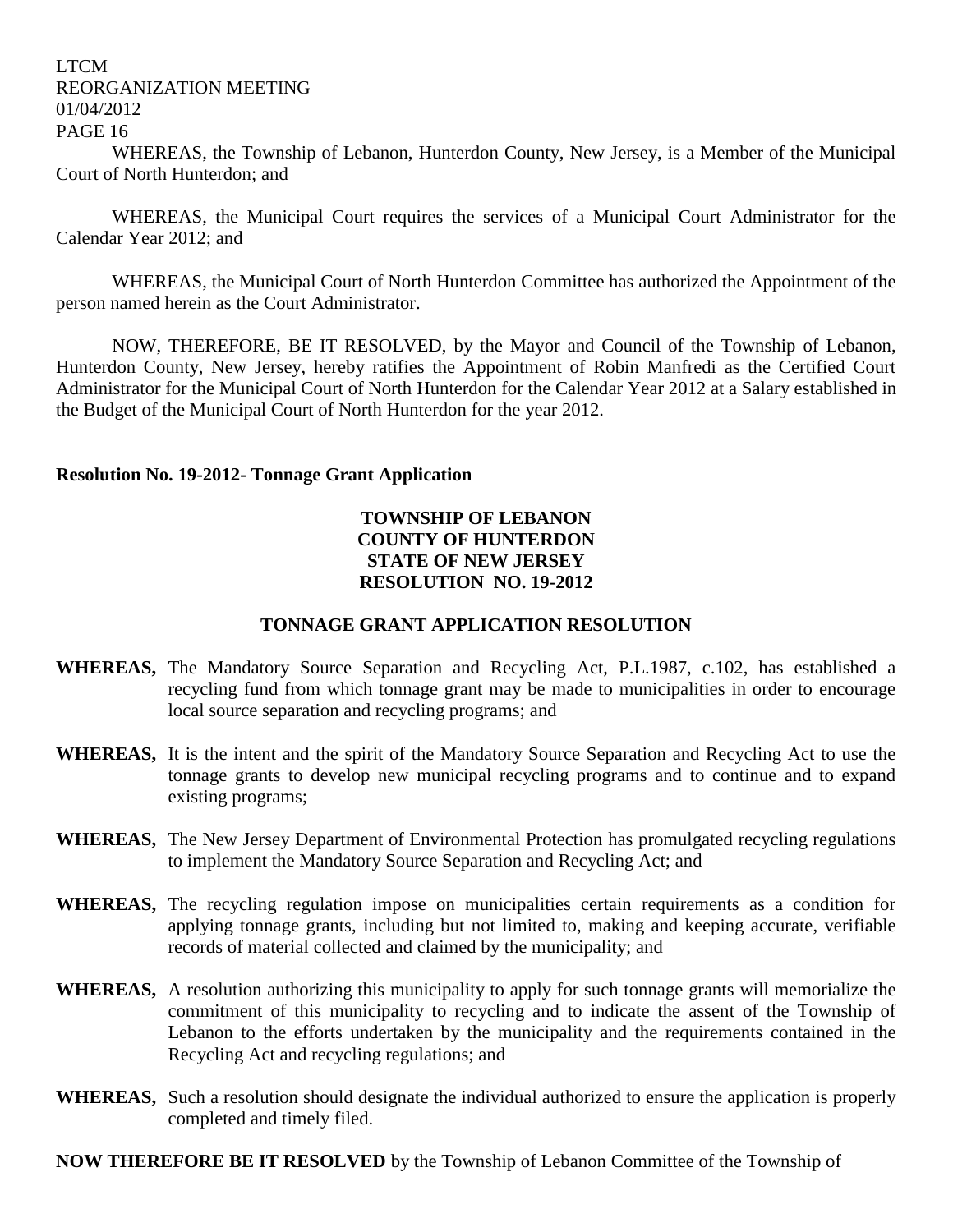LTCM REORGANIZATION MEETING 01/04/2012 PAGE 17 Lebanon, Hunterdon County, New Jersey, that the Township of Lebanon hereby endorses the submission of the recycling tonnage grant application to the New Jersey Department of Environmental Protection and designates JoAnn Fascenelli to ensure that the application is properly filed; and

**BE IT FURTHER RESOLVED** that the monies received from the recycling tonnage grant be deposited in a dedicated recycling trust to be used solely for the purposes of recycling.

## **Resolution No. 20-2011- Appointing a Fund Commissioner**

**STATE OF NEW JERSEY COUNTY OF HUNTERDON TOWNSHIP OF LEBANON RESOLUTION NO. 20-2012**

## **STATEWIDE INSURANCE FUND RESOLUTION TO JOIN (RENEW) THE FUND**

WHEREAS, a number of local units have joined together to form the Statewide Insurance Fund

("FUND"), a joint insurance fund, as permitted by N.J.S.A. 40A:10-36, *et seq.*; and

WHEREAS, the Township of Lebanon ("LOCAL UNIT") has complied with relevant law with regard

to the acquisition of insurance; and

WHEREAS, the statutes and regulations governing the creation and operation of joint insurance funds

contain elaborate restrictions and safeguards concerning the safe and efficient administration of such funds; and

WHEREAS, the LOCAL UNIT has determined that membership in the FUND is in the best interest of

the LOCAL UNIT.

WHEREAS, the LOCAL UNIT agrees to be a member of the FUND for a period of three (3) years,

effective from **January 1, 2012** terminating on **January 1, 2015** at 12:01 a.m. standard time; and

WHEREAS, the LOCAL UNIT has never defaulted on claims, if self-insured, and has not been canceled for non-payment of insurance premiums for two (2) years prior to the date of this Resolution.

NOW, THEREFORE, BE IT RESOLVED that the LOCAL UNIT does hereby agree to join the Statewide Insurance Fund; and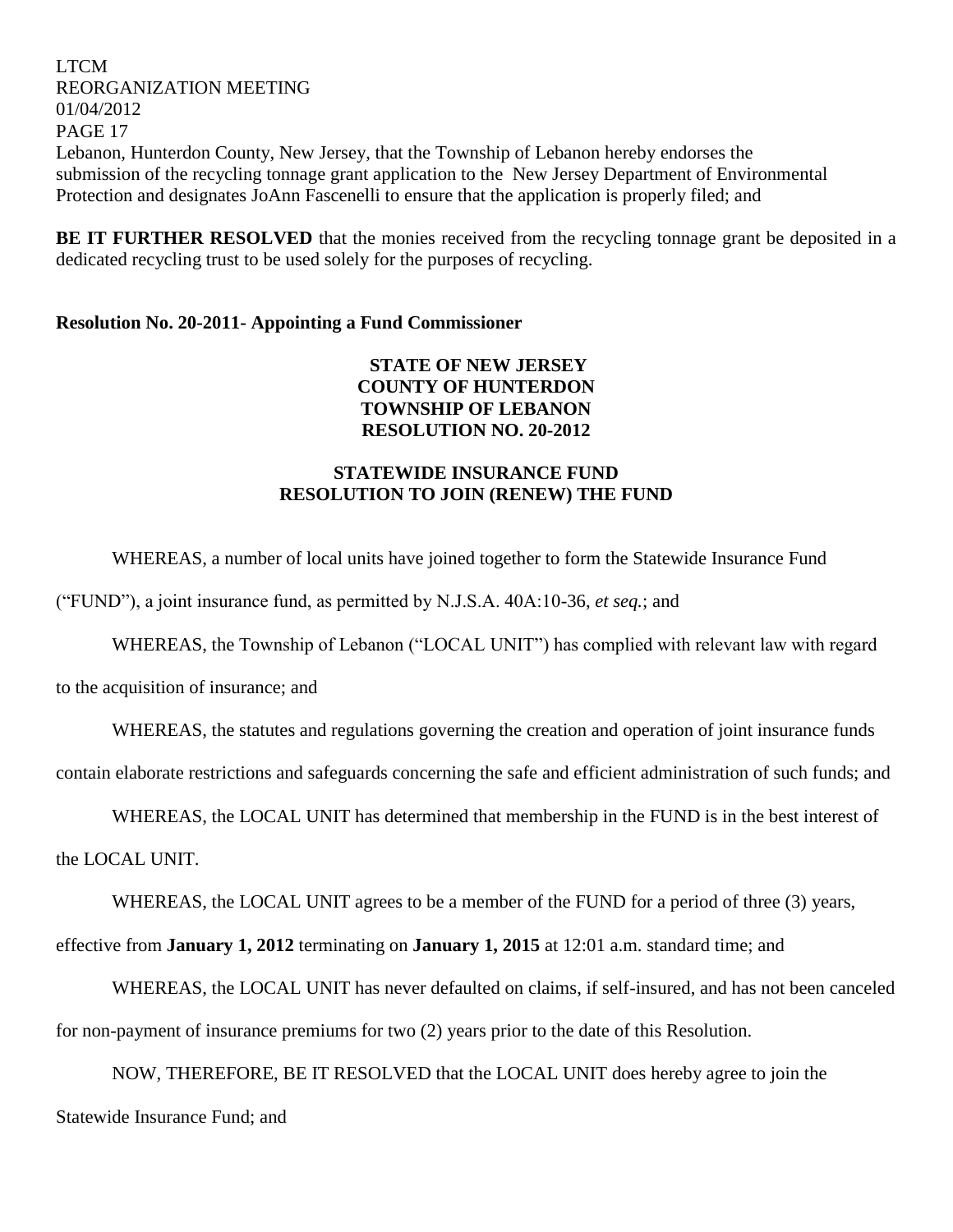BE IT FURTHER RESOLVED that to the extent required by law, the Local Unit shall provide notice of

the Indemnity and Trust Agreement to the Office of the State Comptroller; and

BE IT FURTHER RESOLVED that the LOCAL UNIT will be afforded the following coverage(s) as

marked "Yes":

**YES NO**

Workers' Compensation & Employer's Liability

**Liability, Property, Crime-Faithful Performance and Fidelity, Inland Marine, Boiler and Machinery, Comprehensive General Liability, Auto Liability, Auto Physical Damages and Professional Liability**

## **Pollution Liability**

BE IT FURTHER RESOLVED that Patricia Schriver is hereby appointed as the LOCAL UNIT's Fund Commissioner and is authorized to execute the application for membership and the accompanying certification

on behalf of the LOCAL UNIT; and

BE IT FURTHER RESOLVED that the LOCAL UNIT's Fund Commissioner is authorized and directed to execute the Indemnity and Trust Agreement and such other documents signifying the membership in the FUND as required by the FUND's Bylaws and to deliver same to the Administrator of the FUND with the express reservation that said documents shall become effective only upon the LOCAL UNIT's admissions to the FUND following approval of the FUND by the New Jersey Department of Banking and Insurance.

## **ORDINANCES**

## **Introduction**

## **ORDINANCE NO. 2011-01- CAP BANK**

*Motion by Mr. Milkowski, seconded by Mr. Morrison and carried by unanimous favorable roll call vote, the* Township Committee approved Ordinance No. 2012-01 on first reading. (As entitled below).

## **STATE OF NEW JERSEY COUNTY OF HUNTERDON TOWNSHIP OF LEBANON**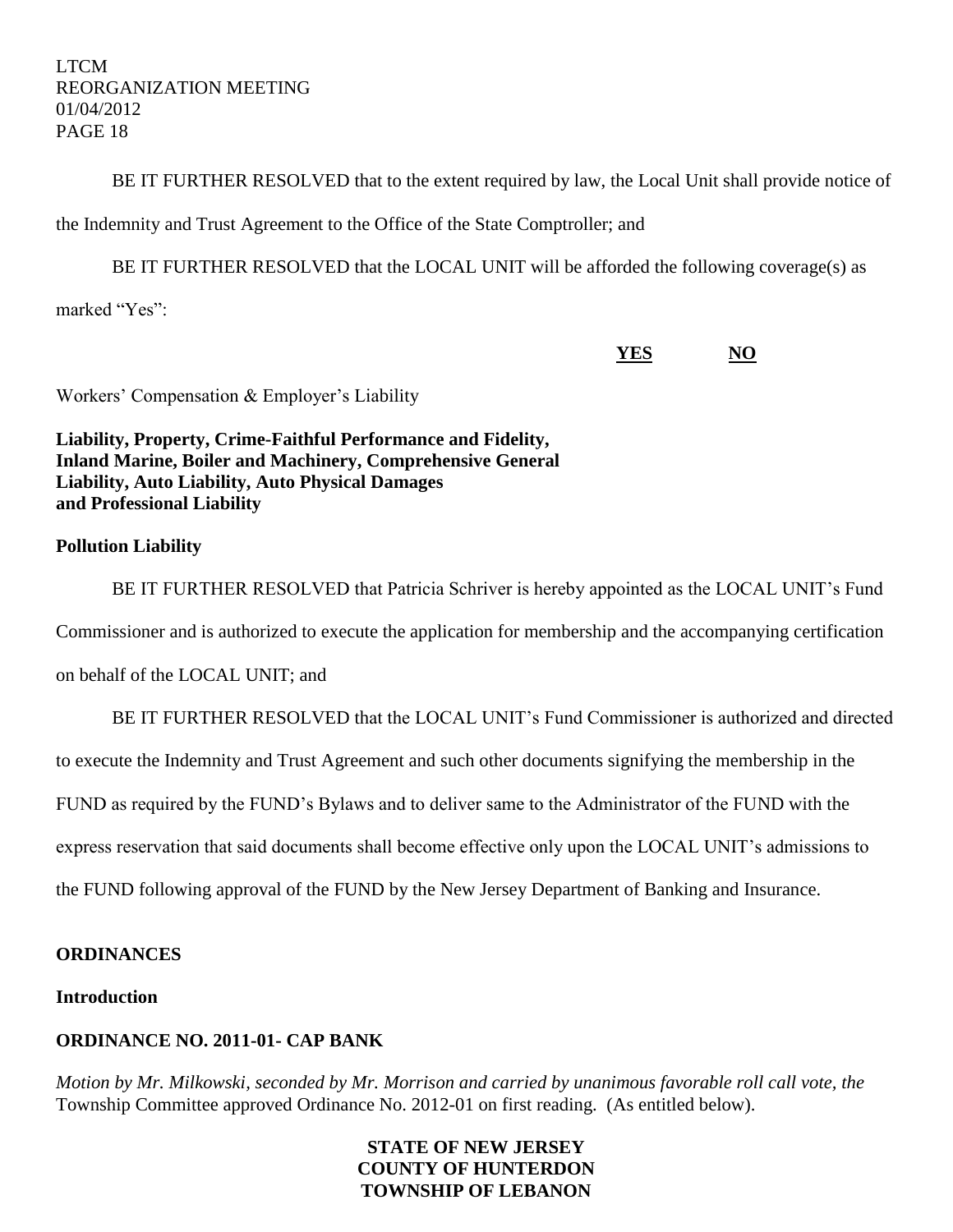#### **ORDINANCE NO. 2011-01**

## **CALENDAR YEAR 2011 MODEL ORDINANCE TO EXCEED THE MUNICIPAL BUDGET APPROPRIATION LIMITS AND TO ESTABLISH A CAP BANK (N.J.S.A. 40A: 4-45.14)**

Public Hearing will be held on January 18, 2012.

#### **APPOINTMENTS**

*Motion by Ms. Schriver, seconded by Mr. McKee, and carried by unanimous favorable roll call vote, the*  Township Committee approved the following appointments.

## **2012 APPOINTMENTS**

**DEPUTY CLERK:** Kimberly Jacobus **ASSISTANT ROAD SUPERVISOR:** Kevin Rivers **ACCOUNTS PAYABLE CLERK**- JoAnn Fascenelli **FIRE OFFICIAL:** Gary Apgar **SPECIAL POLICE CLASS II:** Alan Goracy **COAH LIAISON –** Gail Glashoff **POLICE MATRON:** Judy Dunlap **OFFICIAL ASSESSMENT SEARCHER:** Karen Sandorse **OFFICIAL TAX SEARCHER: Mary Hyland ISSUER OF SUBDIVISION CERTIFICATES:** Gail Glashoff **STATE HISTORIAN:** Vacant **POLICE MATRON**: Judy Dunlap **PERC WITNESS**: Howard Symonds **PERC WITNESS ALT:** Jess Symonds

Jan Gibas Al Nagie Barbara O'Rourke Gary Milkowski Eva Burrell Georgia Cudina JoAnn Fascenelli

William DeCoster Jan Gibas Susan Donavan Susan Steve O'Reilly Victor Hoffman Nina Savoia Vacancy Andrew Smego

#### **LIBRARY COMMISSION AG ADVISORY COMMITTEE**

Art Gerlich Adam Ambielli

#### Melanie Ryan **RECYCLING COORDINATOR**

Vacancy Jan Gibas, Assistant

# **HISTORIANS RECYCLING COMMISSION**

Carol Girgus **REPRESENTATIVE TO SWAC**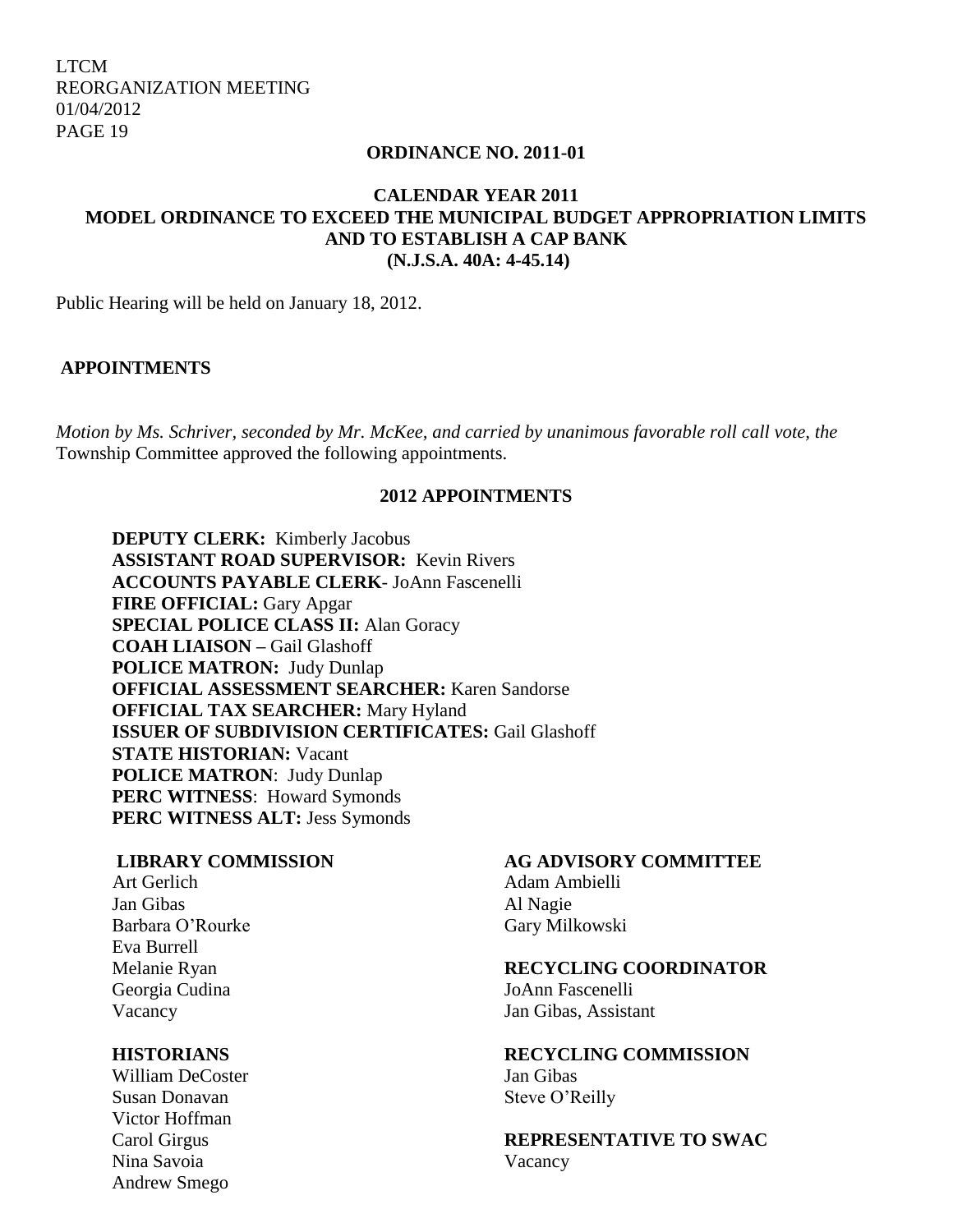LTCM REORGANIZATION MEETING 01/04/2012 PAGE 20 Eileen Lebida

Art Gerlich Collette Evanko CLASS I: Mayor Wayne Maurer Charles Fortenbacker appointment

#### Tom Burrell **BOARD OF ADJUSTMENT MEMBERS**

Carol Baker CLASS IV: Al Nagie, expires 12/15 CLASS IV: Andy Kozlowski, expires 12/15 CLASS IV-ALT II: Bill Machauer, expires 12/13

### **PARK COMMITTEE PLANNING BOARD MEMBERS**

Kimberly Jacobus CLASS II: Art Gerlich, expires 12/12 Patricia Schriver *CLASS III: Ron Milkowski, expires 12/12* Jen Matyas CLASS IV: Doreen Bleck, expires 12/15 Jan Gibas CLASS IV -ALT I: Marc Laul, expires 12/12 Beth Fischer CLASS IV-ALT II: E.J. Skidmore, expires12/13

Kirk Petrik*\*\*Class III is a Committee appointment* Eric Petrik \*\*Class II and Class IV is a Mayor

## **2012 MAYORAL APPOINTMENTS**

#### **RECREATION COMMISSION**

| Joseph Maurizio      | 5-year term, expires $12/16$       |
|----------------------|------------------------------------|
| <b>Bridgett Como</b> | Fill unexpired term, expires 12/12 |
| Lori Swiston         | Fill unexpired term, expires 12/15 |

#### **OPEN SPACE/ENVIRONMENTAL COMMITTEE**

| Shelia McShane | 3-year term, expires $12/14$ |
|----------------|------------------------------|
| Greg Cahill    | 3-year term, expires $12/14$ |
| Drew DePalma   | 3-year term, expires $12/14$ |

#### **MUSCONETCONG RIVER MANAGEMENT COUNCIL**

Erik Henriksen – Liaison Nancy Lawler - Alternate

**RELOCATION ASSISTANCE OFFICER:** Brian Wunder **LIAISON TO STANDING COMMITTEES:** Thomas McKee **LIAISON TO PUBLIC WORKS:** Ronald Milkowski **LIAISON TO POLICE, FIRE & RESCUE:** Frank Morrison  **LIAISON TO COAH & OPEN SPACE COORDINATOR:** Thomas McKee **LIAISON TO ADMINISTRATION & FINANCE:** Patricia Schriver **LIAISON TO GRANTS –** Patricia Schriver **LIAISON TO THE MUNICIPAL COURT OF NORTH HUNTERDON:** Brian Wunder **LIAISON TO THE HIGHLANDS –** Ron Milkowski **LIAISON TO LEGAL MATTERS –** Brian Wunder **LIAISON TO THE LOCAL SCHOOL DISTRICT-**Brian Wunder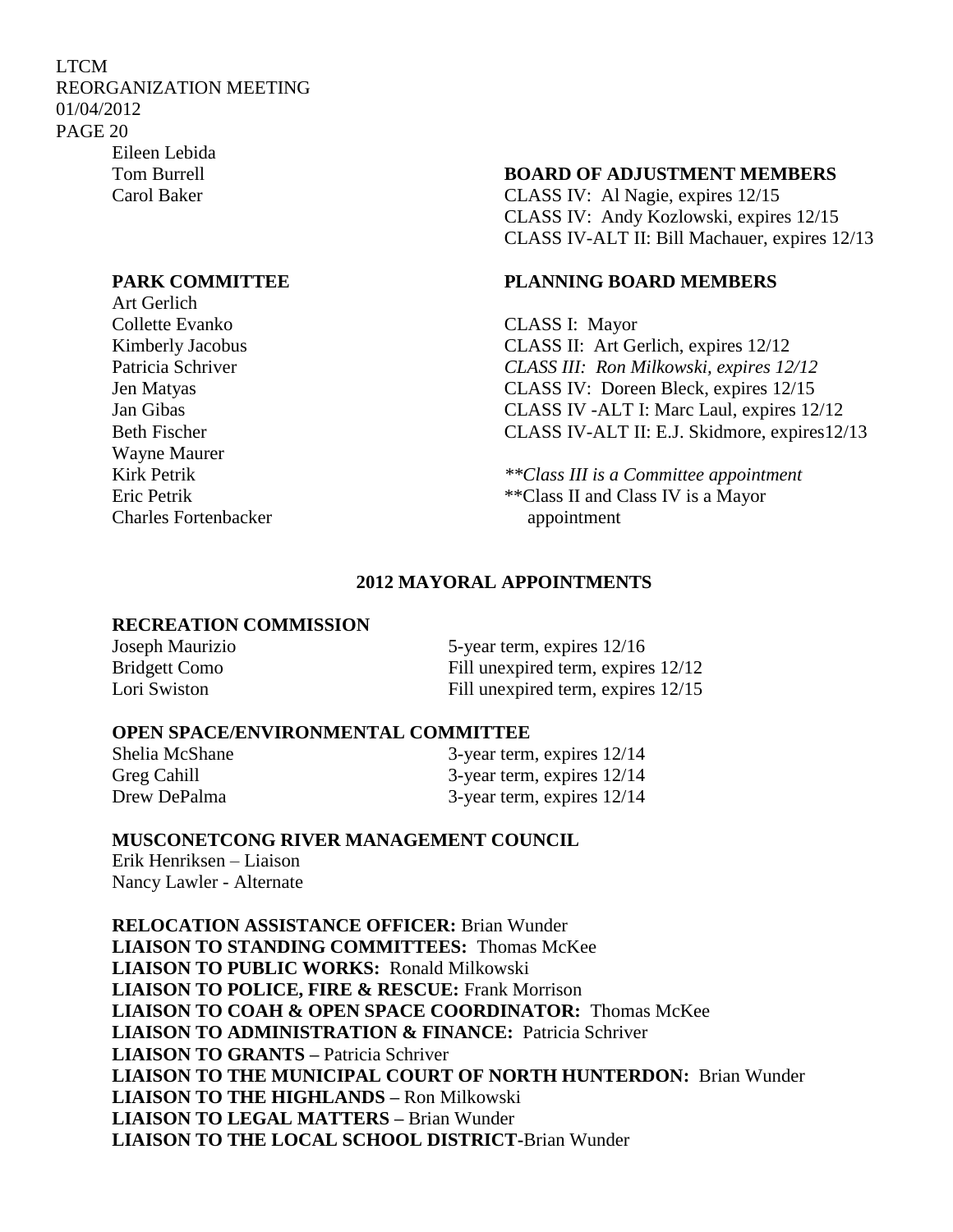**HAGEDORN LIAISON COMMITTEE:**

1 Member from Fire Department: Gary Milkowski Member from the Committee: Patricia Schriver Member from the Committee:

## **TOWNSHIP CONTRACTS – AGREEMENTS**

*Motion by Mr. Milkowski, seconded by Mr. McKee and carried by unanimous favorable roll call vote, the* Township Committee approved entering into contract for 30 days while reviewing the contracts:

> Zoning Officer – John Flemming Hunterdon Humane

*Motion by Ms. Schriver, seconded by Mr. Morrison and carried by unanimous favorable roll call vote, the* Township Committee approved the following agreements.

> Newsletter – Design and Maintenance – Karen Newman Website – Design and Maintenance – Karen Newman

#### **NEW BUSINESS**

#### **TOWNSHIP DINNER**

The Township Committee would like to schedule the Township Dinner for the weekend of March 31 or April 14 at the Bloomsbury Fire House.

## **PUBLIC COMMENTS**

*Motion by Ms. Schriver, seconded by Mr. Milkowski and carried by unanimous favorable roll call vote, the* Township Committee opened the public comment portion of the meeting.

Garry Peabody and Colleen Ingram, representatives from the North Hunterdon-Voorhees Board of Education spoke to the Committee about creating good communications between Lebanon Township and the North Hunterdon-Voorhees Board of Education. They are working on their budget and they are trying to keep it down as much as possible. In the last 5 years that Mr. Peabody has been with the Board, they have lost about a million dollars a year in the school budget and have maintained a lot of jobs. They eliminated three administrators in the last year and they just want to inform the Committee of what is going on.

Colleen Ingram stated that they want to highlight the good news for the town and the district and it is now being put on the website through both schools. It is part of the new strategic planning for better communication, the website is [www.nhvweb.net.](http://www.nhvweb.net/) Questions can be answered on the site by any of the board members and there is always good news listed on the website for the schools. There was good news regarding National Merit Scholar